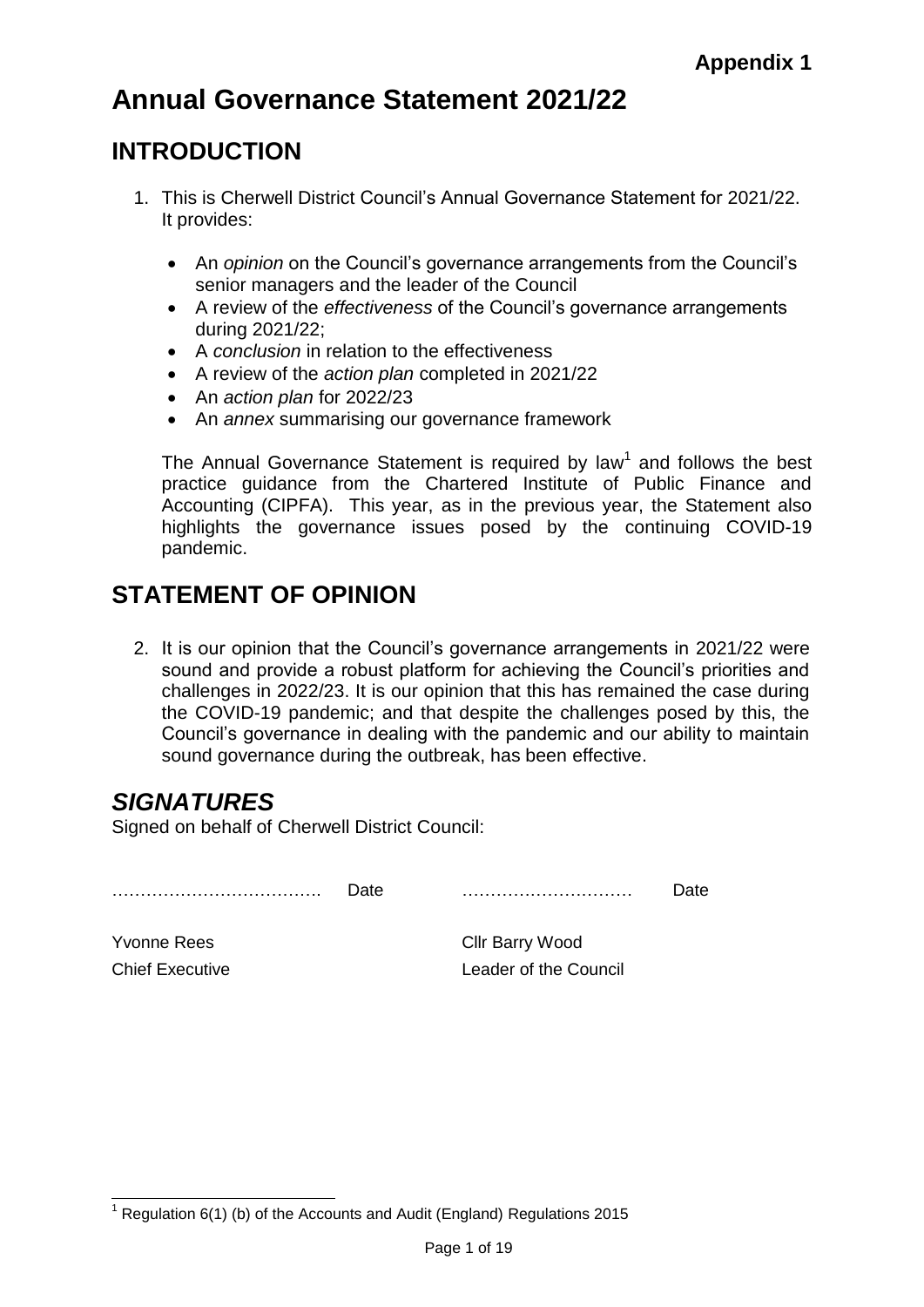## **REVIEWING OUR EFFECTIVENESS DURING 2021/22**

This review looks at:

- Effectiveness of the Council's governance generally and in relation to COVID-19
- Conclusion about this effectiveness
- Internal Audit function during 2021/22
- Our statutory governance roles
- Review of actions 2021/22
- Actions for 2022/23
- Outline of our governance

#### **Overview**

3. The Council has reviewed its overall effectiveness both in general and with regard to the COVID-19 pandemic challenges faced and those which it continues to face during recovery.

#### **Generally:**

- 4. Three of the action points for 2021/22 were completed as outlined in Annex 1, with a fourth action relating to the Constitution Review being extended to 31 July 2022, as agreed by the Accounts, Audit & Risk Committee. Specific action points for 2022/23 are set out in Annex 2.
- 5. The decision to terminate the S113 partnership agreement will be a main focus for the Council. The Joint Officer Transition Working Group will oversee the decoupling project to ensure a smooth transition for each authority. The District and County Council have agreed to a 6-month termination period, concluding on 31 August 2022.
- 6. Here are some ways in which our governance has proved effective during 2021/22
- $\div$  A return to face-to-face meetings following the relaxation of Covid restrictions, with a hybrid option, that allowed for the continuation of democratic decision making virtually, via MS Teams, but also enabled in person debate and voting.
- Actions within last year's governance statement were tracked to completion with the exception of one where an extension was agreed.

### **During COVID-19**

7. Having acted swiftly during the initial outbreak of COVID to meet the demands of the pandemic, the Council continued to do so throughout 2021/22. As with the previous year the Council remains confident that it has been able to do so without compromising good governance and democratic accountability. The Council's reaction benefited from: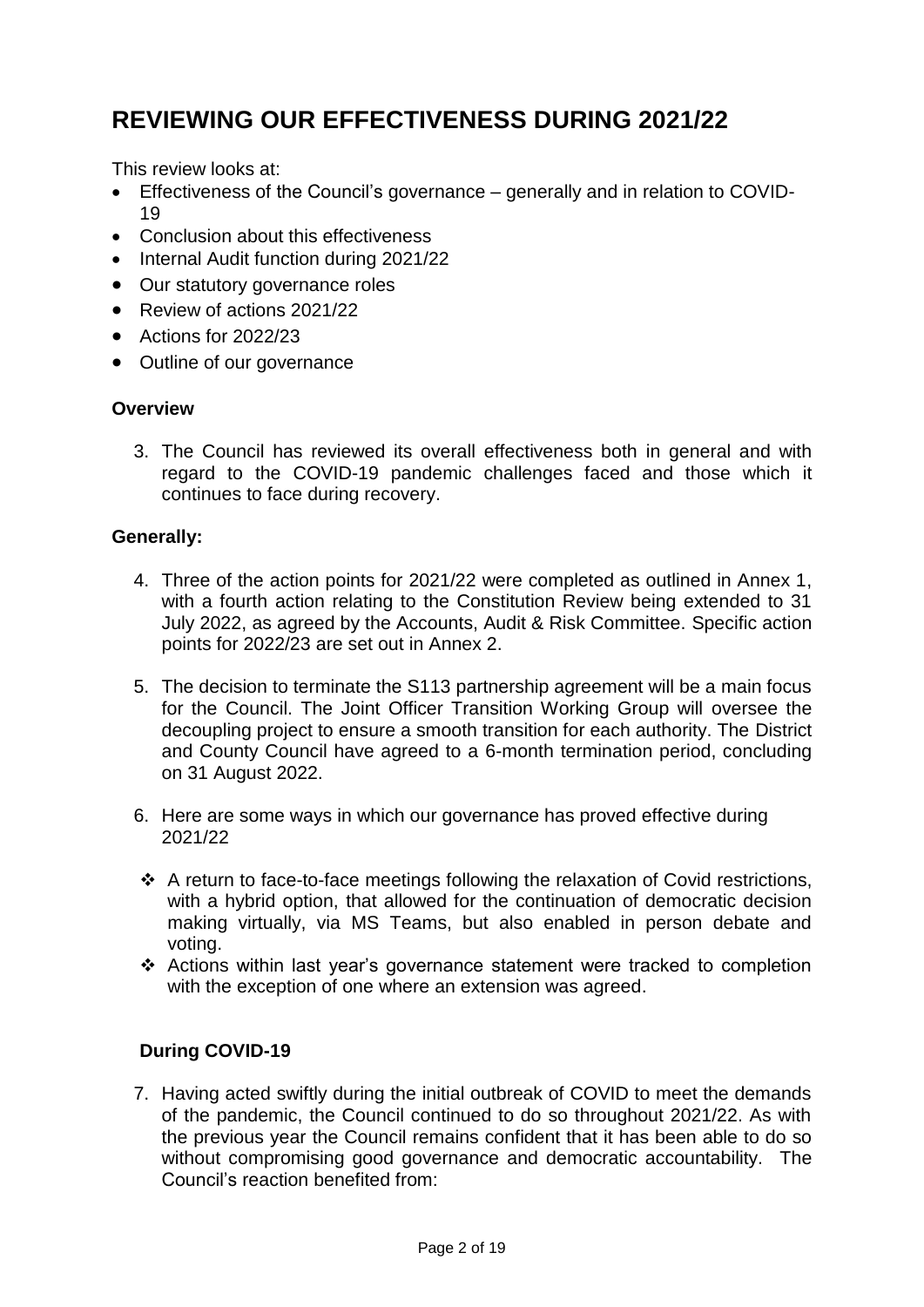- Clear leadership structure
- Dedicated Gold and Silver Command structures
- Partnership working with Oxfordshire County Council
- COVID-19 risk assessments for our services
- Flexible and reactive approach.
- Regular engagement with the administration and Political Group Leaders so as to aid transparency of actions being taken
- Regular and timely communications with councillors, staff and stakeholders
- Continuation of political decision-making with Executive, Council and Committees meeting virtually by MS Teams and then reverting to physical meetings in May 2021.

#### Impact

- 8. Lockdown and social distancing rules necessitated *democratic decisionmaking* be moved to a virtual setting until 6 May 2021. The Council was able to facilitate online decision-making through MS Teams. This also allowed members of the public to take part in virtual meetings e.g. for questions and the presentation of petitions. A *revised Constitution and protocol* ensured the application of the Constitution's key principles of openness, transparency and accountability. The councillor constituency voice was also maintained through the designation of a specific email address for councillors to raise COVID-19 related issues on behalf of their communities.
- 9. As restrictions were lifted, the Council returned to face-to-face meetings. These meetings have been operated to maintain transparency and accountability whilst minimising the risks associated with COVID in 2021/22. The provisions for wholly virtual meetings fell away from 6 May 2021 and so democratic meetings were required to be held in person. The Council achieved this by managing meeting rooms to maintain social distancing and introducing other hygiene measures. The provision of 'hybrid' meetings meant that officers, councillors, and members of the public could contribute remotely as well as in the room. On a very small number of occasions, the Council operated 'quorum-only' voting where the majority of members participated remotely and were represented in votes by those present.
- 10.The prolonged impact of COVID-19 required sustained business continuity activity to ensure the delivery of services in a largely uninterrupted fashion. Cherwell District Council's Human Resources and ICT Teams have continued, throughout 2021/22, to facilitate working from home whilst also assisting staff and Managers with the move to hybrid working and the return of some staff to Council offices.
- 11.Financial management practices have had to adapt to the prolonged impact of COVID on financial management. A Financial Cell was established as part of the COVID response strategy to support related decision making.
- 12.Clearly some services, were required to implement additional COVID-19 specific processes which will have impacted on normal business for those services, such as the Revenues and Benefits team (at CSN Resources until 4 November 2021) and Finance. From 5 November 2021 the Council has operated its own internal Revenues and Benefits service. The Council had to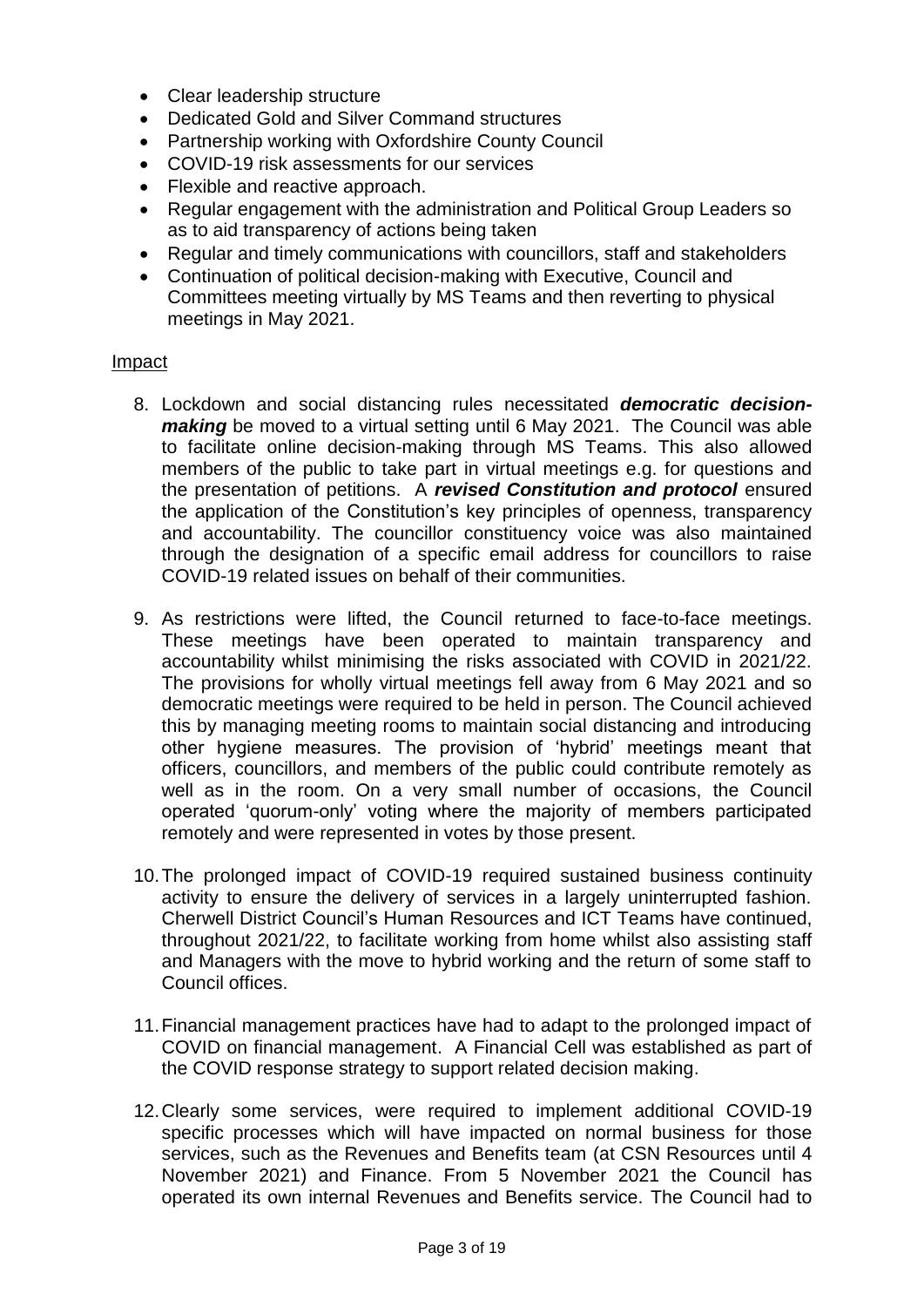respond quickly and implement new processes in response to the government's requirement to provide COVID-19 grants to qualifying local businesses. The Council also had to introduce discretionary schemes and the associated checks and balances to ensure grants were paid to appropriate qualifying businesses in need of support.

#### Command structure

13.The Council's **Gold and Silver Command** were put into place and worked well during the initial outbreak. The Command structures enabled the Council to keep visibility of services and how best to prioritise actions e.g. community and voluntary sector co-ordination, the supply of personal protective equipment; the flow of communications to support for businesses; and business continuity. Plugging this into the wider *regional structures* (e.g. *Thames Valley Local Resilience Forum*) ensured the flow of essential information and experience. Regular Gold sessions for Oxfordshire's Chief Executives and Leaders were also an integral part of the command structure in co-ordinating our response. Annex 3 is a one-page illustration of the Command structure and how it fits within its local and regional setting.

#### Beyond COVID-19

- 14.The Council's reaction to the pandemic has *fast-tracked the development* of key governance issues and has continued to do so throughout 2021/22. This has been through the safe and reactive deployment of technology (to enable almost seamless homeworking and virtual meetings); business continuity awareness and practices; working without silos, service-planning becoming more aware of the cross-cutting interplay of services; reviewing the portfolio of property; enhanced focus on security, wellbeing and health and safety, with the whole pandemic management being undertaken jointly through the Gold and Silver command structures.
- 15.The resource implications of the pandemic posed a challenge for the local government sector. The Council's governance experience of COVID-19, shaped future planning as it managed the delivery of quality services and democracy under COVID-19 conditions:
	- Use of buildings and remote working
	- Business continuity, risk assessment and project planning
	- Fluidity and accountability of decision making
	- Smart use of technology and digital engagement and solutions
	- Financial management
- 16.The Council approved a robust recovery strategy "*[Restart Recover](https://mycouncil.oxfordshire.gov.uk/ieDecisionDetails.aspx?Id=8287) Renew"*. It recognised the opportunity to learn from its experience and to transform its services for the better as it moved along the Roadmap.

### **Partnership Decoupling**

17.In February 2022, Cherwell District Council and Oxfordshire County Council agreed to the required six months' notice for the termination of the s113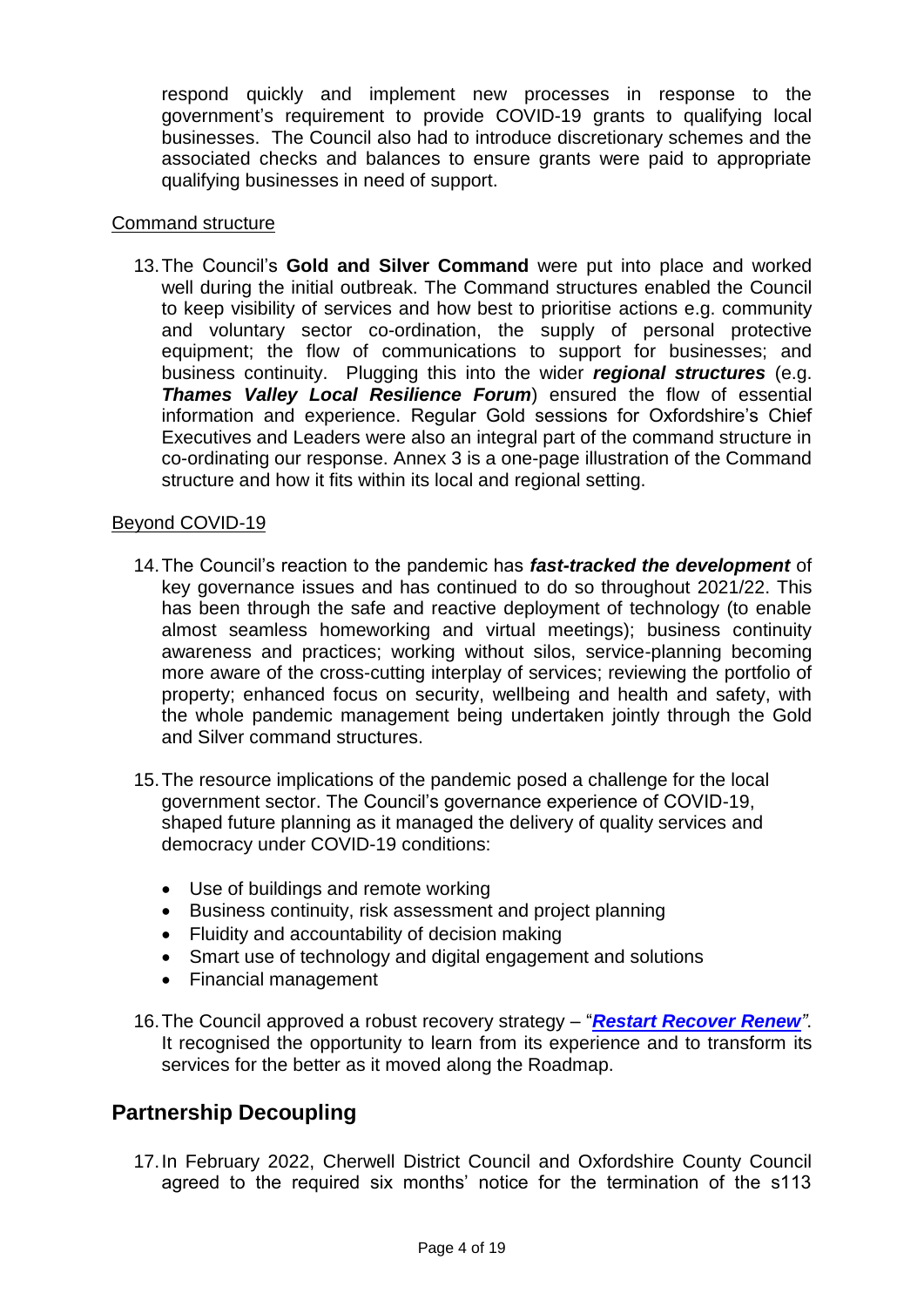agreement dated 31 August 2018, governing joint working between the two councils.

- 18.In order to ensure appropriate separation of decision making and to fully serve the interests of each council through the termination process, the councils also agreed to separate the statutory roles of Head of Paid Service (Chief Executive), Monitoring Officer and s151 Officer, with immediate effect. As such, for each of these roles, each council has either made an interim appointment or the substantive post holder has returned to serving only their employing authority.
- 19.In the decision agreeing to terminate the agreement, both councils agreed an ongoing role of the Joint Shared Services and Personnel Committee (JSSP) with revised terms of reference, to provide suitable oversight and decisiontaking concerning the termination of the agreement.
- 20.A Joint Officer Transition Working Group has been established and a programme of due diligence and service reviews is underway, with the aim of keeping the best interests of residents at the centre of decision making.
- 21.Where appropriate for each council, revised partnership arrangements will remain in-place within the framework of new agreements.
- 22.Full details of the termination are set out in Council Papers for 7 and 8 February 2022 for Cherwell District Council and Oxfordshire County Council respectively and progress on the ongoing programme of work to terminate the agreement is reported monthly meetings of the JSSP.

### **Internal Audit in 2021/22**

- 23.The 2019 CIPFA Statement on the "Role of the Head of Internal Audit in public service organisations" outlines the principles that define the core activities and behaviours that belong to the role of the 'Head of Internal Audit' and the governance requirements needed to support them. The Council's arrangements conform with the governance requirements of the CIPFA statement as our Chief Internal Auditor as follows:
	- objectively assessing the adequacy and effectiveness of governance and management of risks, giving an evidence-based opinion on all aspects of governance, risk management and internal control
	- championing best practice in governance and commenting on responses to emerging risks and proposed developments.
	- be a senior manager with regular and open engagement across the organisation, particularly with the leadership team and with the audit committee
	- lead and direct an internal audit service that is resourced appropriately, sufficiently and effectively
	- be professionally qualified and suitably experienced.
- 24.The Internal Audit Service operates in accordance with the Public Sector Internal Audit Standards (PSIAS). The self-assessment against the standards is completed on an annual basis. It is a requirement of the PSIAS for an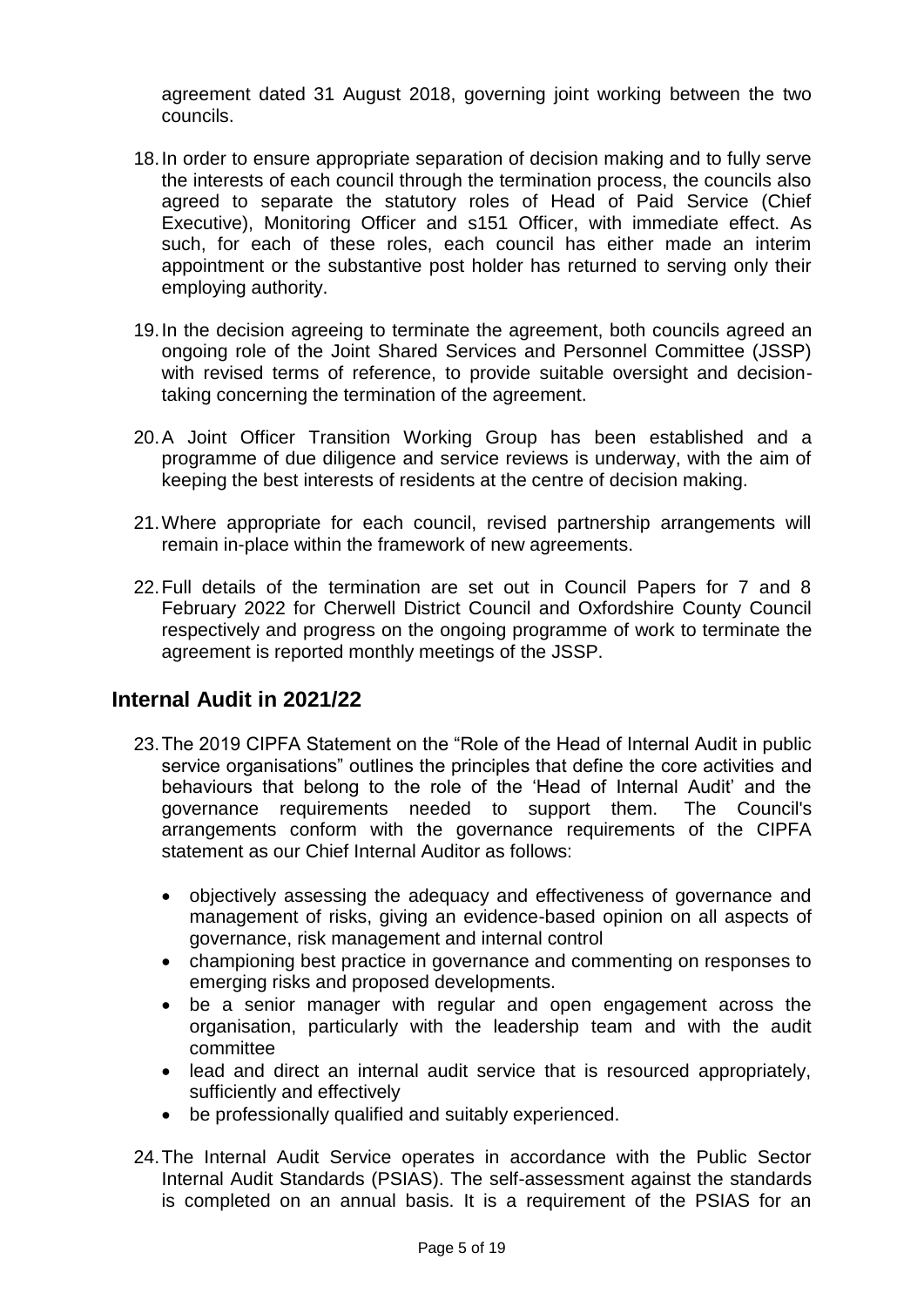external assessment of internal audit to be completed at least every five years. This is next due in 2022.

- 25.The Chief Internal Auditor prepared an Annual Report on the work of Internal Audit which concludes for the 12 months ended 31 March 2022, there is **satisfactory** assurance regarding Cherwell District Council's overall control environment and the arrangements for governance, risk management and control. Where weaknesses have been identified through internal audit review, they have worked with management to agree appropriate corrective action and timescale for improvement.
- 26.Where Internal Audit identifies areas for improvement, management action plans are in place and are routinely monitored by the Internal Audit team and reported to the Accounts, Audit & Risk Committee. Managers are required to provide positive assurance that actions have been implemented; performance on implementation is high, demonstrating that control weaknesses identified by Internal Audit are being addressed on a timely basis.

#### **Financial Management Code**

27.A key goal of the Financial Management Code of Practice (launched by CIPFA in November 2019) is to improve the financial resilience of organisations by embedding enhanced standards of financial management. Inevitably, the impact of COVID-19 has continued to test that financial resilience in 2021/22 and will do so in coming years. Since April 2021 authorities have been expected to work towards full compliance of the FM Code. There are clear links between the Financial Management Code and the Governance Framework, particularly with its focus on achieving sustainable outcomes. As such, Annex 5 sets out the outcomes of the initial assessment of compliance with the Code. As you will see, the picture is positive, with the RAG (Red-Amber-Green) rating of compliance showing as Green for all of the 19 standards. A column showing 'Further Work' gives an indication of improvements that can be made over the current year.

#### **Our statutory governance roles**

- 28. The Council is required to appoint to three specific posts, each of which oversees a key aspect of the Council's governance:
	- *Head of the Paid Service* (HOPS) role which is the Council's Chief Executive, Yvonne Rees: how the Council's functions are delivered, the appointment and proper management of staff
	- *Monitoring Officer* For most of 2021/22 this was Anita Bradley, Director of Law and Governance: responsible for the Council's Constitution, the lawfulness and integrity of its decision-making and the quality of its ethical governance. On 9 February 2022 Shahin Ismail, was appointed as Interim Monitoring Officer for Cherwell District Council, and as of 1 April 2022, the role of Interim Director of Law & Governance passed to her also as part of the Oxfordshire/Cherwell partnership decoupling process.
	- *'Section 151 Officer'*  the Chief Finance Officer, was Lorna Baxter until 8 February 2022: responsible for the financial management of the authority.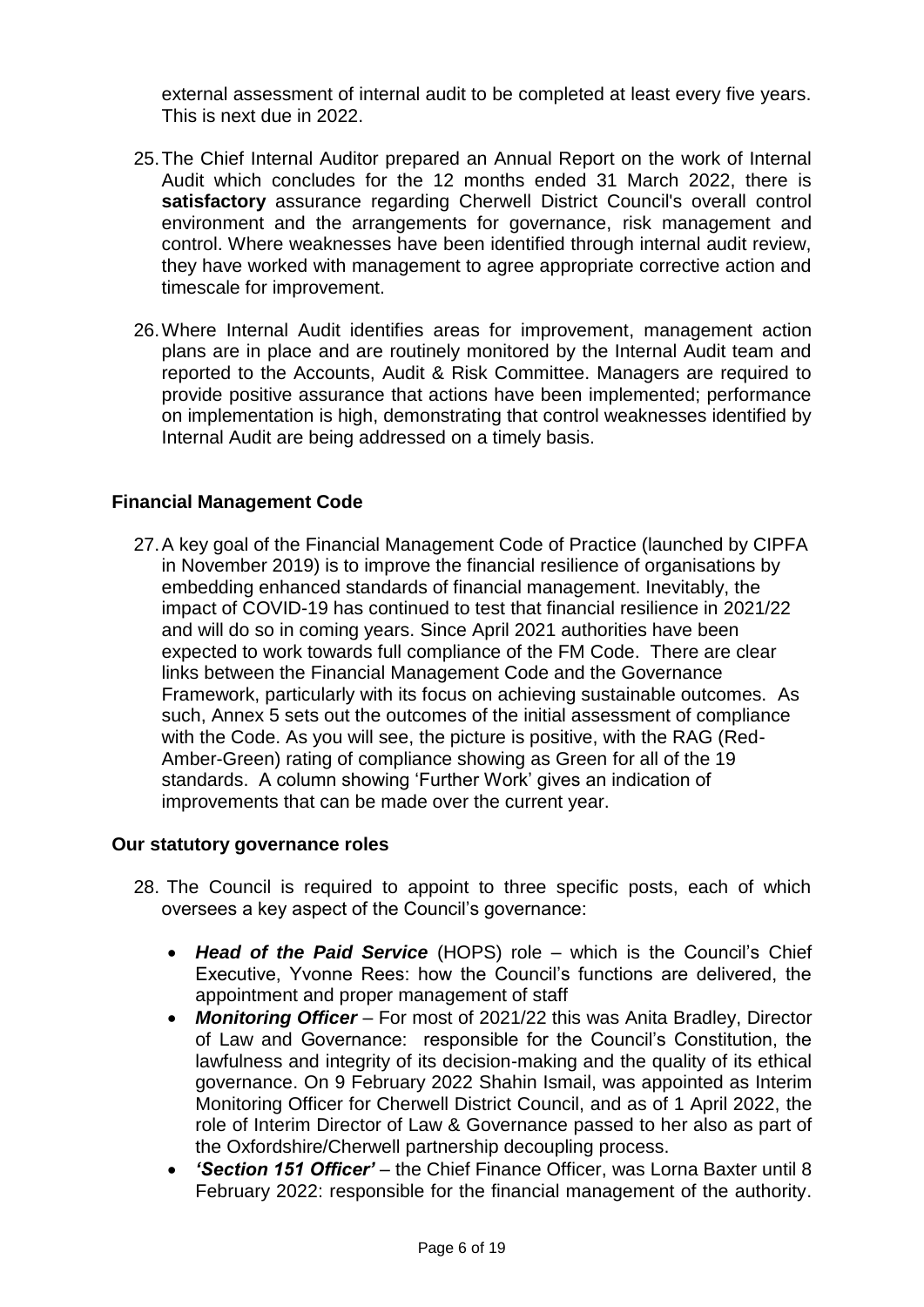From 9 February 2022, this role passed to Michael Furness, Assistant Director for Finance.

- 29.Each of the postholders is an integral member of the Council's corporate leadership team (CLT). As such, they are fully sighted on all of the Council's objectives, workstreams and emerging plans; and their perspectives and voices continue to be heard in, and to influence, this senior forum.
- 30.The Chief Finance Officer and the Monitoring Officer both have open access to the Chief Executive at all times. They carry a statutory responsibility to report issues to Full Council, if needed. As such, the posts remain pivotal to the Council's good governance.

#### **Governance Actions – Review of 2021/22 and priorities for 2022/23**

31.The following two annexes summarise:

Annex 1: updates on the priority actions for 2021/22 Annex 2: actions identified for 2022/23

- 32.The Actions for 2021/22 in Annex 1 highlight certain aspects of emerging governance that might not otherwise be apparent from work regularly reported to the Council's Accounts, Audit & Risk Committee. As such, progress reports on these actions are reported to the Committee through the year. The Actions for 2022/23 in Annex 2 will be monitored by the Corporate Governance Assurance Group, or any successor governance framework following the conclusion of the decoupling project, and the Accounts, Audit and Risk Committee.
- 33.Other governance and audit activity across the Council will continue to be reported to **[Accounts, Audit and Risk Committee](https://modgov.cherwell.gov.uk/mgCommitteeDetails.aspx?ID=118)** through its normal work programmes

#### **Governance in Outline**

34.Annex 4 sets out the Council's governance framework in outline. This was updated in March 2022, following a review by the Corporate Governance Assurance Group and Extended Leadership Team (ELT).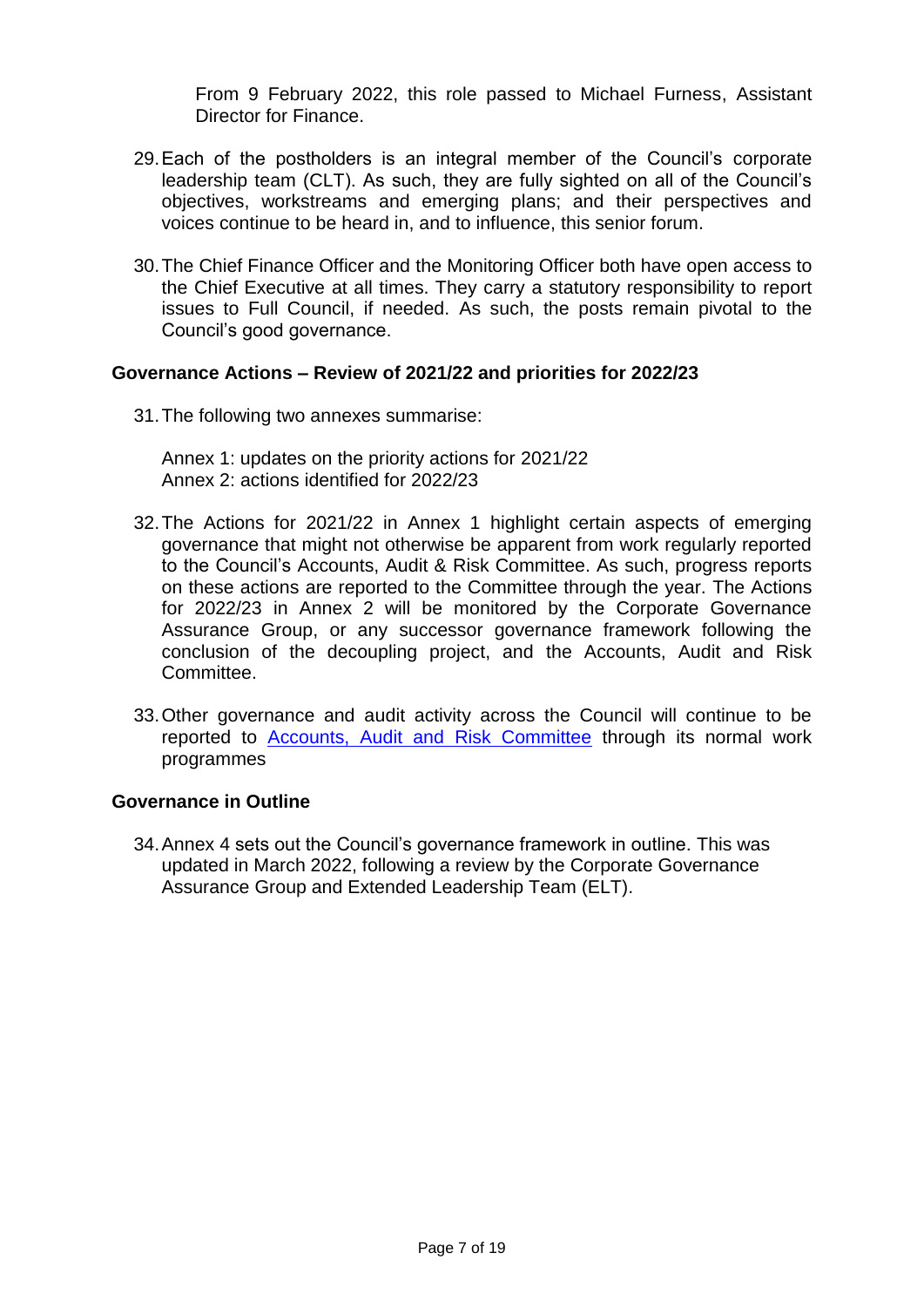# **ANNEX 1 - SIGNIFICANT GOVERNANCE ISSUES**

## *Actions identified for 2021/22 - Update*

<sup>35.</sup>This is a review of the progress during 2020/21 on the priorities for that year. The actions identified were completed in-year

| To develop an OCC/CDC<br>A new joint<br>A Social Value Policy has<br>been drafted and was<br><b>Procurement Strategy and</b><br>procurement<br><b>OCC/CDC Social Value Policy</b><br>strategy will be<br>reviewed at a meeting of the<br><b>Chief Executive's Direct</b><br>with CEDR fully sighted on both<br>presented to<br>CEDR by end<br>documents. Ensure all staff are<br>Reports (CEDR, now the<br><b>July 2021.</b><br>fully briefed and trained on the<br>Corporate Leadership Team,<br>CLT), the Council's senior<br>content and their respective<br>obligations.<br>The new Social<br>management team. The<br>Value Policy,<br>policy was signed off by the<br><b>Executive Board and</b><br>including Climate<br>The new Provision Cycle<br>$\bullet$<br>Change<br>adopted on 7 February<br>Hub and Spoke functional<br>elements, will be<br>2022.<br>model will fully define<br>presented to<br>This will apply to all tenders<br>contract management<br>CEDR by July<br>above a certain threshold<br>accountability across the<br>2021. It will be<br>value across Cherwell<br>Councils. To help fulfil this<br>District Council (CDC) and<br>implemented as<br>accountability the council<br>will involve the use of the<br>will enhance its contract<br>appropriate<br>across all tenders<br>third-party supplier Social<br>management systems and<br>Value Portal, who have<br>from July 2021.<br>processes and provide a<br>provided this service for<br>training programme to<br>many other Councils across<br>support contract<br>the UK. There is a degree of<br>management skills<br>flexibility to ensure that the<br>improvement.<br>All contracts will<br>selected topics for Social<br>be stored in the<br>Value are relevant to that<br>The electronic Contract and<br>eCMS to<br>particular tender and will<br><b>Supplier Management System</b><br>include elements relating to<br>(eCMS) functionality has been<br>demonstrate a<br>Carbon Net Zero: for<br>enhanced and will continue to be<br>complete<br>Forward Plan in<br>example, reductions in<br>reviewed as part of the Provision<br>carbon emissions and air<br>terms of current<br>Cycle transformation programme.<br>active contracts | <b>Actions that were planned for</b> | Original         | <b>Outcome</b>               |
|----------------------------------------------------------------------------------------------------------------------------------------------------------------------------------------------------------------------------------------------------------------------------------------------------------------------------------------------------------------------------------------------------------------------------------------------------------------------------------------------------------------------------------------------------------------------------------------------------------------------------------------------------------------------------------------------------------------------------------------------------------------------------------------------------------------------------------------------------------------------------------------------------------------------------------------------------------------------------------------------------------------------------------------------------------------------------------------------------------------------------------------------------------------------------------------------------------------------------------------------------------------------------------------------------------------------------------------------------------------------------------------------------------------------------------------------------------------------------------------------------------------------------------------------------------------------------------------------------------------------------------------------------------------------------------------------------------------------------------------------------------------------------------------------------------------------------------------------------------------------------------------------------------------------------------------------------------------------------------------------------------------------------------------------------------------------------------------------------------------------------------------------------------------------------------------------------------------------------------|--------------------------------------|------------------|------------------------------|
|                                                                                                                                                                                                                                                                                                                                                                                                                                                                                                                                                                                                                                                                                                                                                                                                                                                                                                                                                                                                                                                                                                                                                                                                                                                                                                                                                                                                                                                                                                                                                                                                                                                                                                                                                                                                                                                                                                                                                                                                                                                                                                                                                                                                                                  | 2021/22                              | <b>Timescale</b> |                              |
|                                                                                                                                                                                                                                                                                                                                                                                                                                                                                                                                                                                                                                                                                                                                                                                                                                                                                                                                                                                                                                                                                                                                                                                                                                                                                                                                                                                                                                                                                                                                                                                                                                                                                                                                                                                                                                                                                                                                                                                                                                                                                                                                                                                                                                  |                                      |                  |                              |
|                                                                                                                                                                                                                                                                                                                                                                                                                                                                                                                                                                                                                                                                                                                                                                                                                                                                                                                                                                                                                                                                                                                                                                                                                                                                                                                                                                                                                                                                                                                                                                                                                                                                                                                                                                                                                                                                                                                                                                                                                                                                                                                                                                                                                                  |                                      |                  |                              |
|                                                                                                                                                                                                                                                                                                                                                                                                                                                                                                                                                                                                                                                                                                                                                                                                                                                                                                                                                                                                                                                                                                                                                                                                                                                                                                                                                                                                                                                                                                                                                                                                                                                                                                                                                                                                                                                                                                                                                                                                                                                                                                                                                                                                                                  |                                      |                  |                              |
|                                                                                                                                                                                                                                                                                                                                                                                                                                                                                                                                                                                                                                                                                                                                                                                                                                                                                                                                                                                                                                                                                                                                                                                                                                                                                                                                                                                                                                                                                                                                                                                                                                                                                                                                                                                                                                                                                                                                                                                                                                                                                                                                                                                                                                  |                                      |                  |                              |
|                                                                                                                                                                                                                                                                                                                                                                                                                                                                                                                                                                                                                                                                                                                                                                                                                                                                                                                                                                                                                                                                                                                                                                                                                                                                                                                                                                                                                                                                                                                                                                                                                                                                                                                                                                                                                                                                                                                                                                                                                                                                                                                                                                                                                                  |                                      |                  |                              |
|                                                                                                                                                                                                                                                                                                                                                                                                                                                                                                                                                                                                                                                                                                                                                                                                                                                                                                                                                                                                                                                                                                                                                                                                                                                                                                                                                                                                                                                                                                                                                                                                                                                                                                                                                                                                                                                                                                                                                                                                                                                                                                                                                                                                                                  |                                      |                  |                              |
|                                                                                                                                                                                                                                                                                                                                                                                                                                                                                                                                                                                                                                                                                                                                                                                                                                                                                                                                                                                                                                                                                                                                                                                                                                                                                                                                                                                                                                                                                                                                                                                                                                                                                                                                                                                                                                                                                                                                                                                                                                                                                                                                                                                                                                  |                                      |                  |                              |
|                                                                                                                                                                                                                                                                                                                                                                                                                                                                                                                                                                                                                                                                                                                                                                                                                                                                                                                                                                                                                                                                                                                                                                                                                                                                                                                                                                                                                                                                                                                                                                                                                                                                                                                                                                                                                                                                                                                                                                                                                                                                                                                                                                                                                                  |                                      |                  |                              |
|                                                                                                                                                                                                                                                                                                                                                                                                                                                                                                                                                                                                                                                                                                                                                                                                                                                                                                                                                                                                                                                                                                                                                                                                                                                                                                                                                                                                                                                                                                                                                                                                                                                                                                                                                                                                                                                                                                                                                                                                                                                                                                                                                                                                                                  |                                      |                  |                              |
|                                                                                                                                                                                                                                                                                                                                                                                                                                                                                                                                                                                                                                                                                                                                                                                                                                                                                                                                                                                                                                                                                                                                                                                                                                                                                                                                                                                                                                                                                                                                                                                                                                                                                                                                                                                                                                                                                                                                                                                                                                                                                                                                                                                                                                  |                                      |                  |                              |
|                                                                                                                                                                                                                                                                                                                                                                                                                                                                                                                                                                                                                                                                                                                                                                                                                                                                                                                                                                                                                                                                                                                                                                                                                                                                                                                                                                                                                                                                                                                                                                                                                                                                                                                                                                                                                                                                                                                                                                                                                                                                                                                                                                                                                                  |                                      |                  |                              |
|                                                                                                                                                                                                                                                                                                                                                                                                                                                                                                                                                                                                                                                                                                                                                                                                                                                                                                                                                                                                                                                                                                                                                                                                                                                                                                                                                                                                                                                                                                                                                                                                                                                                                                                                                                                                                                                                                                                                                                                                                                                                                                                                                                                                                                  |                                      |                  |                              |
|                                                                                                                                                                                                                                                                                                                                                                                                                                                                                                                                                                                                                                                                                                                                                                                                                                                                                                                                                                                                                                                                                                                                                                                                                                                                                                                                                                                                                                                                                                                                                                                                                                                                                                                                                                                                                                                                                                                                                                                                                                                                                                                                                                                                                                  |                                      |                  |                              |
|                                                                                                                                                                                                                                                                                                                                                                                                                                                                                                                                                                                                                                                                                                                                                                                                                                                                                                                                                                                                                                                                                                                                                                                                                                                                                                                                                                                                                                                                                                                                                                                                                                                                                                                                                                                                                                                                                                                                                                                                                                                                                                                                                                                                                                  |                                      |                  |                              |
|                                                                                                                                                                                                                                                                                                                                                                                                                                                                                                                                                                                                                                                                                                                                                                                                                                                                                                                                                                                                                                                                                                                                                                                                                                                                                                                                                                                                                                                                                                                                                                                                                                                                                                                                                                                                                                                                                                                                                                                                                                                                                                                                                                                                                                  |                                      |                  |                              |
|                                                                                                                                                                                                                                                                                                                                                                                                                                                                                                                                                                                                                                                                                                                                                                                                                                                                                                                                                                                                                                                                                                                                                                                                                                                                                                                                                                                                                                                                                                                                                                                                                                                                                                                                                                                                                                                                                                                                                                                                                                                                                                                                                                                                                                  |                                      |                  |                              |
|                                                                                                                                                                                                                                                                                                                                                                                                                                                                                                                                                                                                                                                                                                                                                                                                                                                                                                                                                                                                                                                                                                                                                                                                                                                                                                                                                                                                                                                                                                                                                                                                                                                                                                                                                                                                                                                                                                                                                                                                                                                                                                                                                                                                                                  |                                      |                  |                              |
|                                                                                                                                                                                                                                                                                                                                                                                                                                                                                                                                                                                                                                                                                                                                                                                                                                                                                                                                                                                                                                                                                                                                                                                                                                                                                                                                                                                                                                                                                                                                                                                                                                                                                                                                                                                                                                                                                                                                                                                                                                                                                                                                                                                                                                  |                                      |                  |                              |
|                                                                                                                                                                                                                                                                                                                                                                                                                                                                                                                                                                                                                                                                                                                                                                                                                                                                                                                                                                                                                                                                                                                                                                                                                                                                                                                                                                                                                                                                                                                                                                                                                                                                                                                                                                                                                                                                                                                                                                                                                                                                                                                                                                                                                                  |                                      |                  |                              |
|                                                                                                                                                                                                                                                                                                                                                                                                                                                                                                                                                                                                                                                                                                                                                                                                                                                                                                                                                                                                                                                                                                                                                                                                                                                                                                                                                                                                                                                                                                                                                                                                                                                                                                                                                                                                                                                                                                                                                                                                                                                                                                                                                                                                                                  |                                      |                  |                              |
|                                                                                                                                                                                                                                                                                                                                                                                                                                                                                                                                                                                                                                                                                                                                                                                                                                                                                                                                                                                                                                                                                                                                                                                                                                                                                                                                                                                                                                                                                                                                                                                                                                                                                                                                                                                                                                                                                                                                                                                                                                                                                                                                                                                                                                  |                                      |                  |                              |
|                                                                                                                                                                                                                                                                                                                                                                                                                                                                                                                                                                                                                                                                                                                                                                                                                                                                                                                                                                                                                                                                                                                                                                                                                                                                                                                                                                                                                                                                                                                                                                                                                                                                                                                                                                                                                                                                                                                                                                                                                                                                                                                                                                                                                                  |                                      |                  |                              |
|                                                                                                                                                                                                                                                                                                                                                                                                                                                                                                                                                                                                                                                                                                                                                                                                                                                                                                                                                                                                                                                                                                                                                                                                                                                                                                                                                                                                                                                                                                                                                                                                                                                                                                                                                                                                                                                                                                                                                                                                                                                                                                                                                                                                                                  |                                      |                  |                              |
|                                                                                                                                                                                                                                                                                                                                                                                                                                                                                                                                                                                                                                                                                                                                                                                                                                                                                                                                                                                                                                                                                                                                                                                                                                                                                                                                                                                                                                                                                                                                                                                                                                                                                                                                                                                                                                                                                                                                                                                                                                                                                                                                                                                                                                  |                                      |                  |                              |
|                                                                                                                                                                                                                                                                                                                                                                                                                                                                                                                                                                                                                                                                                                                                                                                                                                                                                                                                                                                                                                                                                                                                                                                                                                                                                                                                                                                                                                                                                                                                                                                                                                                                                                                                                                                                                                                                                                                                                                                                                                                                                                                                                                                                                                  |                                      |                  |                              |
|                                                                                                                                                                                                                                                                                                                                                                                                                                                                                                                                                                                                                                                                                                                                                                                                                                                                                                                                                                                                                                                                                                                                                                                                                                                                                                                                                                                                                                                                                                                                                                                                                                                                                                                                                                                                                                                                                                                                                                                                                                                                                                                                                                                                                                  |                                      |                  |                              |
|                                                                                                                                                                                                                                                                                                                                                                                                                                                                                                                                                                                                                                                                                                                                                                                                                                                                                                                                                                                                                                                                                                                                                                                                                                                                                                                                                                                                                                                                                                                                                                                                                                                                                                                                                                                                                                                                                                                                                                                                                                                                                                                                                                                                                                  |                                      |                  |                              |
|                                                                                                                                                                                                                                                                                                                                                                                                                                                                                                                                                                                                                                                                                                                                                                                                                                                                                                                                                                                                                                                                                                                                                                                                                                                                                                                                                                                                                                                                                                                                                                                                                                                                                                                                                                                                                                                                                                                                                                                                                                                                                                                                                                                                                                  |                                      |                  |                              |
|                                                                                                                                                                                                                                                                                                                                                                                                                                                                                                                                                                                                                                                                                                                                                                                                                                                                                                                                                                                                                                                                                                                                                                                                                                                                                                                                                                                                                                                                                                                                                                                                                                                                                                                                                                                                                                                                                                                                                                                                                                                                                                                                                                                                                                  |                                      |                  |                              |
|                                                                                                                                                                                                                                                                                                                                                                                                                                                                                                                                                                                                                                                                                                                                                                                                                                                                                                                                                                                                                                                                                                                                                                                                                                                                                                                                                                                                                                                                                                                                                                                                                                                                                                                                                                                                                                                                                                                                                                                                                                                                                                                                                                                                                                  |                                      |                  | pollution, ensuring that the |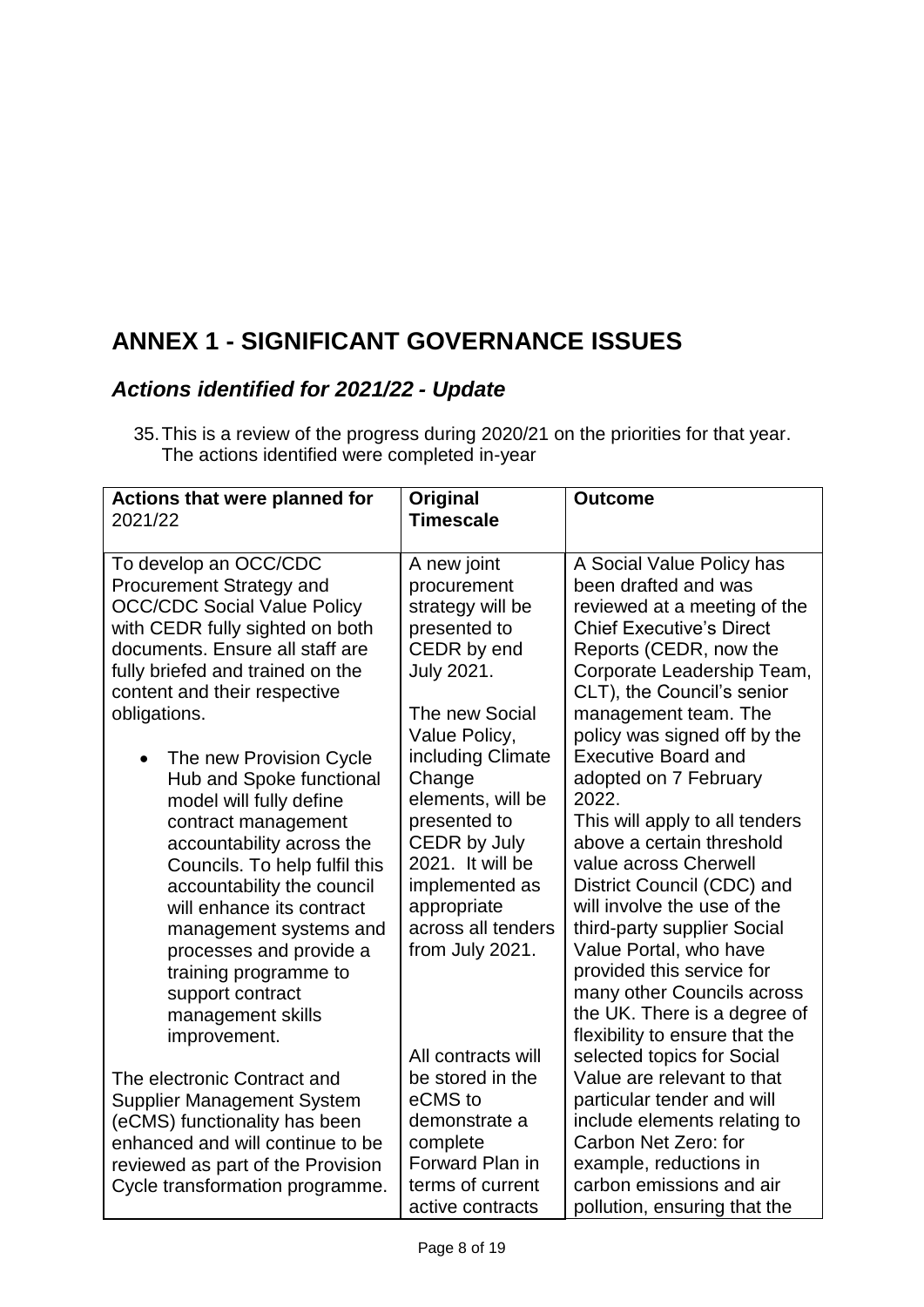| Actions that were planned for<br>2021/22                                                                                                                                                                                                                                                                                                                                                                                                                                     | Original<br><b>Timescale</b>                                                                                                                                            | <b>Outcome</b>                                                                                                                                                                                                                                                                                                                                                                                                                                                                                                                                                                                                                                       |
|------------------------------------------------------------------------------------------------------------------------------------------------------------------------------------------------------------------------------------------------------------------------------------------------------------------------------------------------------------------------------------------------------------------------------------------------------------------------------|-------------------------------------------------------------------------------------------------------------------------------------------------------------------------|------------------------------------------------------------------------------------------------------------------------------------------------------------------------------------------------------------------------------------------------------------------------------------------------------------------------------------------------------------------------------------------------------------------------------------------------------------------------------------------------------------------------------------------------------------------------------------------------------------------------------------------------------|
| This will include an<br>$\bullet$<br>improvement plan with the<br>expectation to develop and<br>implement improvements<br>that will provide<br>management and controls<br>across the full cycle of<br>Commissioning,<br><b>Procurement and Contract</b><br>Management.<br>This will enable a<br>consistent, council-wide<br>approach enabling 100%<br>visibility of requirements<br>throughout the provision<br>cycle, ensuring all<br>contracts are effectively<br>managed. | and renewal<br>timescales. It will<br>be a live<br>document driving<br>procurement<br>engagement<br>across all service<br>areas.                                        | natural environment is<br>safeguarded, and that<br>resource efficiency and<br>circular economy solutions<br>are promoted.<br>The procurement strategy is<br>in draft format, and will<br>presented to CLT in due<br>course, once the Social<br>Value Strategy has been<br>approved.<br>The Atamis system<br>continues to act as the<br>central document repository<br>for Procurement. All tenders,<br>contracts, and extensions<br>are stored within it, enabling<br>a Forward Plan to be<br>created to identify which<br>contracts will be up for<br>renewal at what point. A<br>detailed update was<br>presented to Committee 19<br>January 2022. |
| Review of post-COVID<br>governance arrangements:                                                                                                                                                                                                                                                                                                                                                                                                                             | Ongoing<br>throughout<br>2021/2022                                                                                                                                      | The Council's Corporate<br>Governance Assurance<br>Group has continued to<br>meet monthly to oversee                                                                                                                                                                                                                                                                                                                                                                                                                                                                                                                                                 |
| The<br>Corporate<br>Assurance<br>Governance<br>continue<br>Group will<br>to<br>monitor,<br>support<br>and<br>with<br>Corporate<br>engage<br>Lead<br>areas<br>as<br>to<br><b>SO</b><br>ensure that they are able<br>to continue with effective<br>governance arrangements.<br><b>The</b><br>Corporate<br>Assurance<br>Governance<br>will<br>continue<br>Group<br>to                                                                                                           | Monthly review<br>by Corporate<br>Governance<br><b>Assurance Group</b><br>Paper to ELT and<br>CEDR in Q.2 and<br>each Quarter<br>thereafter to<br>update on<br>progress | governance developments.<br>The Group consists of the<br>Monitoring Officer together<br>with key governance officers<br>including the Chief Internal<br><b>Auditor, Assistant Finance</b><br>Directors, Deputy Monitoring<br>Officer, the Head of Insight<br>and Corporate Programmes<br>supported by the Council's<br>governance officers.                                                                                                                                                                                                                                                                                                          |
| review<br>the<br>Council's<br>governance, including its<br>internal controls, policies<br>and<br>transparency<br>arrangements.                                                                                                                                                                                                                                                                                                                                               | Local Code of<br>Corporate<br>Governance<br>reviewed by ELT<br>in Q2 for<br>consideration by<br>Accounts, Audit                                                         | An emphasis has been on<br>closer working with CLT and<br>the Extended Leadership<br>Team (ELT), that is, CLT<br>plus their direct senior<br>manager reports, particularly<br>in the development of a                                                                                                                                                                                                                                                                                                                                                                                                                                                |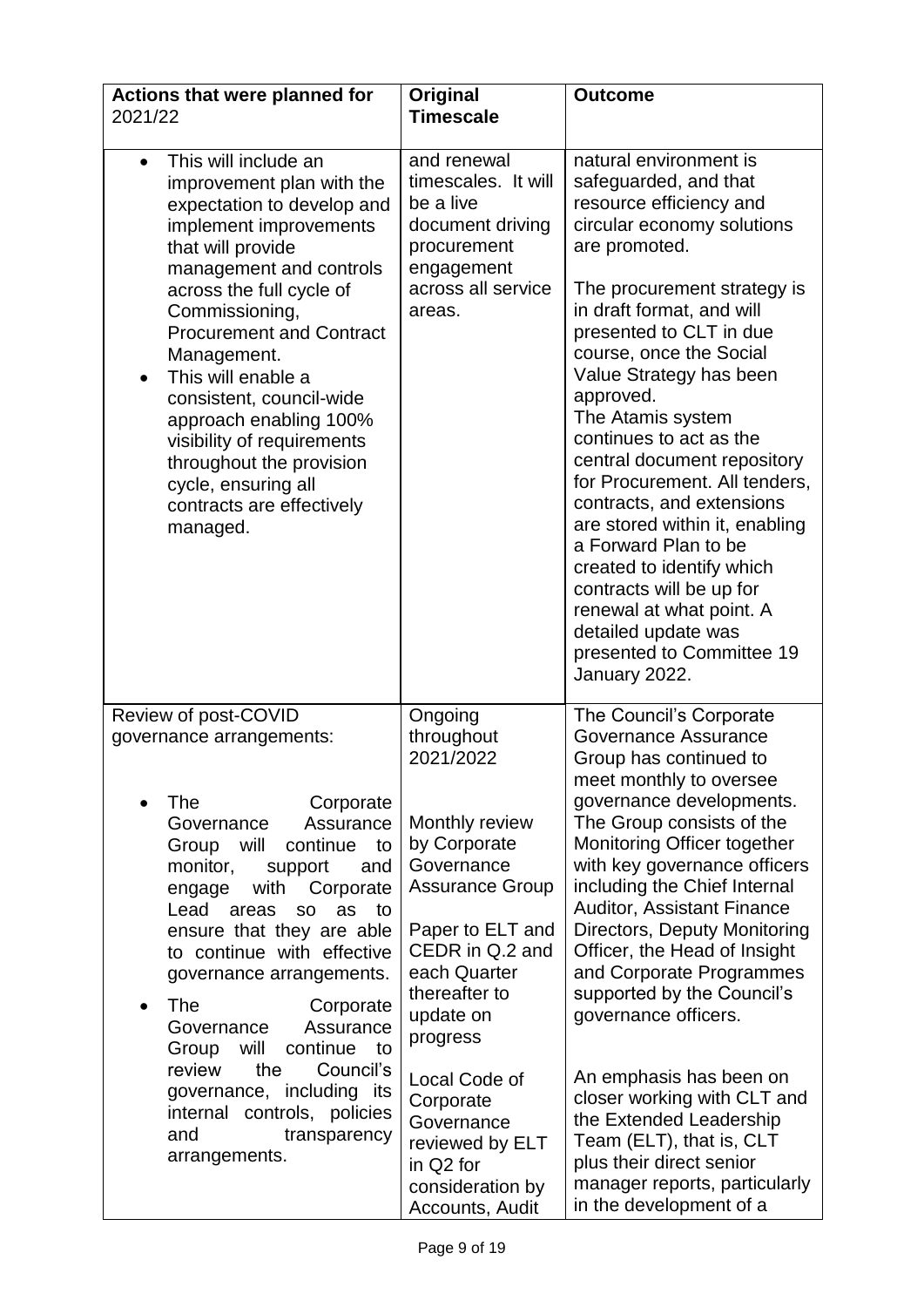| Actions that were planned for | Original                                                                                                                                                                                                                             | <b>Outcome</b>                                                                                                                                                                                                                                                                                                                                                                                                                                                                                                                                                                                                                                                                                                                                                                                                                                                                                                                                                                                                                                                       |
|-------------------------------|--------------------------------------------------------------------------------------------------------------------------------------------------------------------------------------------------------------------------------------|----------------------------------------------------------------------------------------------------------------------------------------------------------------------------------------------------------------------------------------------------------------------------------------------------------------------------------------------------------------------------------------------------------------------------------------------------------------------------------------------------------------------------------------------------------------------------------------------------------------------------------------------------------------------------------------------------------------------------------------------------------------------------------------------------------------------------------------------------------------------------------------------------------------------------------------------------------------------------------------------------------------------------------------------------------------------|
| 2021/22                       | <b>Timescale</b>                                                                                                                                                                                                                     |                                                                                                                                                                                                                                                                                                                                                                                                                                                                                                                                                                                                                                                                                                                                                                                                                                                                                                                                                                                                                                                                      |
|                               | and Risk<br>Committee in<br>September or<br>November.<br>Report to<br>Accounts, Audit<br>and Risk<br>Committee at<br>September,<br>November,<br>January and<br>March meetings<br>on emerging<br>governance<br>issues post-<br>COVID. | revised Local Code of<br>Corporate Governance. A<br>report on the purpose of the<br>Code was taken to ELT in<br>the summer. In the<br>meantime, a Local Code of<br>Corporate Governance has<br>been drafted with the<br>oversight of CGAG and with<br>input from ELT<br>representatives. CLT have<br>reviewed the Code ahead of<br>Committee being invited to<br>comment on the draft on 25<br>May 2022.<br><b>Unlike the Annual</b><br>Governance Statement,<br>there is no statutory<br>requirement for a Local<br>Code of Corporate<br>Governance. Rather, the<br>Code complements and<br>underpins the Annual<br>Governance Statement by<br>demonstrating, with<br>evidence, how the Council<br>meets the good governance<br>principles set out in the<br><b>Good Governance</b><br>Framework published by the<br>Chartered Institute of<br>Finance and Accountancy.<br>CGAG has worked with ELT,<br>and then with CLT, to bring<br>forward a draft Annual<br>Governance Statement for<br>2021/22, which will then be<br>brought to Committee on 25<br>May 2022. |
|                               |                                                                                                                                                                                                                                      | The Council has also<br>overseen the return to<br>physical settings of the<br>formal democratic decision-<br>making meetings of the<br>Council, fully compliant with<br>public health advice. This<br>has been achieved while                                                                                                                                                                                                                                                                                                                                                                                                                                                                                                                                                                                                                                                                                                                                                                                                                                        |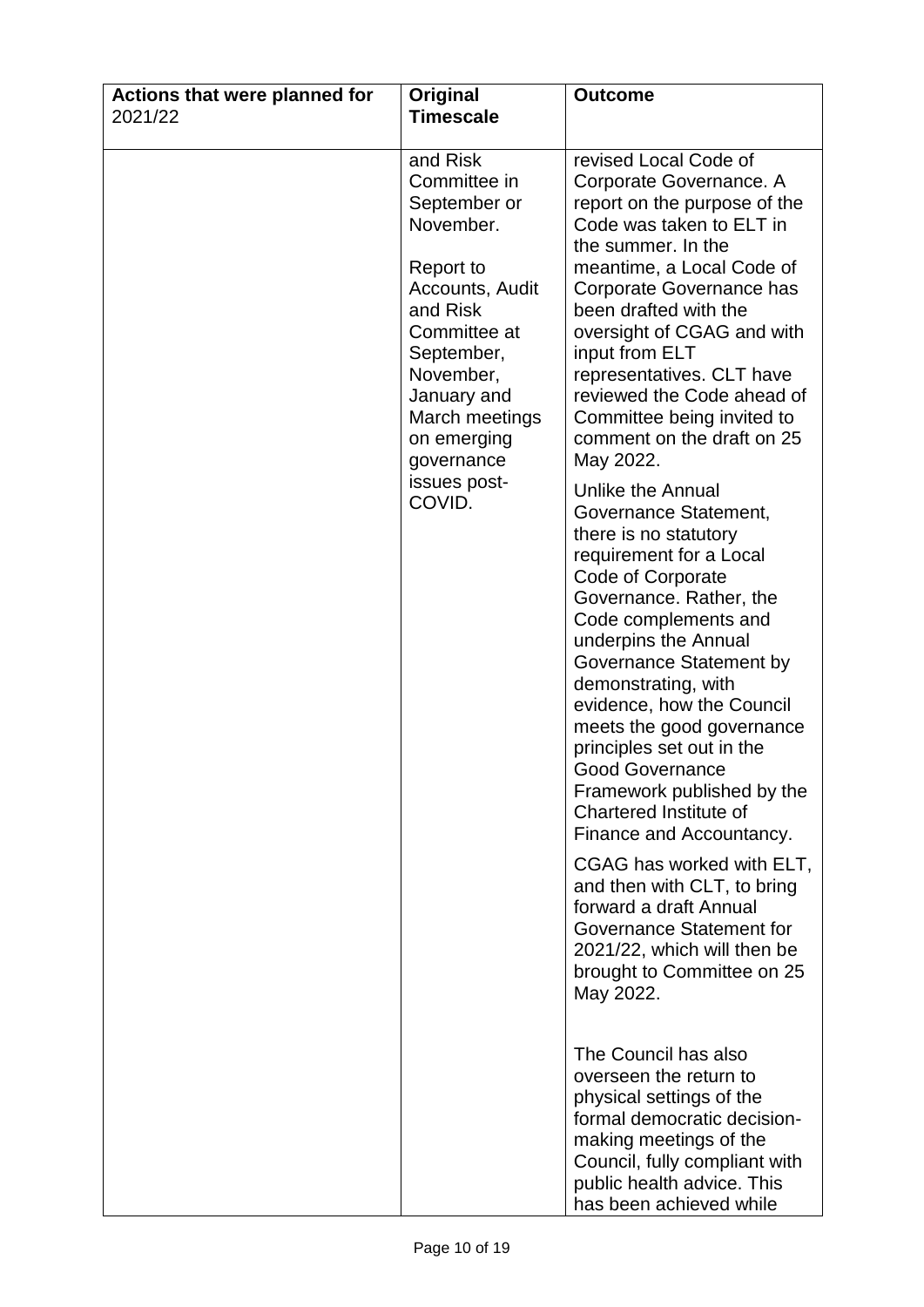| Actions that were planned for<br>2021/22                                                                                                             | Original<br><b>Timescale</b>                                                                                                                                                                                                                           | <b>Outcome</b>                                                                                                                                                                                                                                                                                                                                                                                                                |
|------------------------------------------------------------------------------------------------------------------------------------------------------|--------------------------------------------------------------------------------------------------------------------------------------------------------------------------------------------------------------------------------------------------------|-------------------------------------------------------------------------------------------------------------------------------------------------------------------------------------------------------------------------------------------------------------------------------------------------------------------------------------------------------------------------------------------------------------------------------|
|                                                                                                                                                      |                                                                                                                                                                                                                                                        | also retaining the virtual<br>engagement from the public<br>as well as webcasting of<br>meetings, with the option for<br>the public to attend in<br>person.<br>Additionally, the Council has<br>taken steps to commence a<br><b>Constitution Review as</b>                                                                                                                                                                    |
|                                                                                                                                                      |                                                                                                                                                                                                                                                        | noted below.                                                                                                                                                                                                                                                                                                                                                                                                                  |
| <b>Constitution Review</b><br>Undertake an Annual Review of<br>the Constitution, as agreed by<br>Council in 2020, to take place<br>during the Autumn | The Overview<br>and Scrutiny<br>Committee to<br>agree the scope<br>and means of a<br>achieving the<br>Annual Review of<br>the Constitution<br>(October 2021).<br>Review to take<br>place October-<br>November<br><b>The Scrutiny</b><br>Committee (Nov | Constitution Working<br>The<br>Group advised Committee<br>that the timescale in which to<br>produce<br>updated<br>an<br>Constitution that is fit for<br>purpose and understandable<br>be<br>achievable<br>would not<br>within the initial anticipated<br>timescale of 31 March 2022.<br>Committee agreed to extend<br>the deadline for the review<br>until July 2022.<br>Update to be provided to<br>Committee in due course. |
|                                                                                                                                                      | 2021) to make<br>recommendations<br>for any<br>substantive<br>change to<br>Council<br>(December<br>2021).                                                                                                                                              |                                                                                                                                                                                                                                                                                                                                                                                                                               |
| <b>Financial Management</b><br>Implement budget monitoring that<br>considers balance sheet items<br>including reserves and<br>outstanding debt       | Begin monitoring<br>of balance sheet<br>items in Period 2<br>of 2021/22.<br>As the closedown<br>process finishes<br>enhance the<br>process<br>throughout the<br>year.                                                                                  | The Council has introduced<br>monthly monitoring of its<br>reserves with changes in the<br>budgeted use of earmarked<br>reserves and/or general<br>balances requiring approval<br>by the Executive. This offers<br>the Council far greater<br>understanding of its reserves<br>position and the affordability<br>of agreeing to the additional<br>use of reserves.                                                            |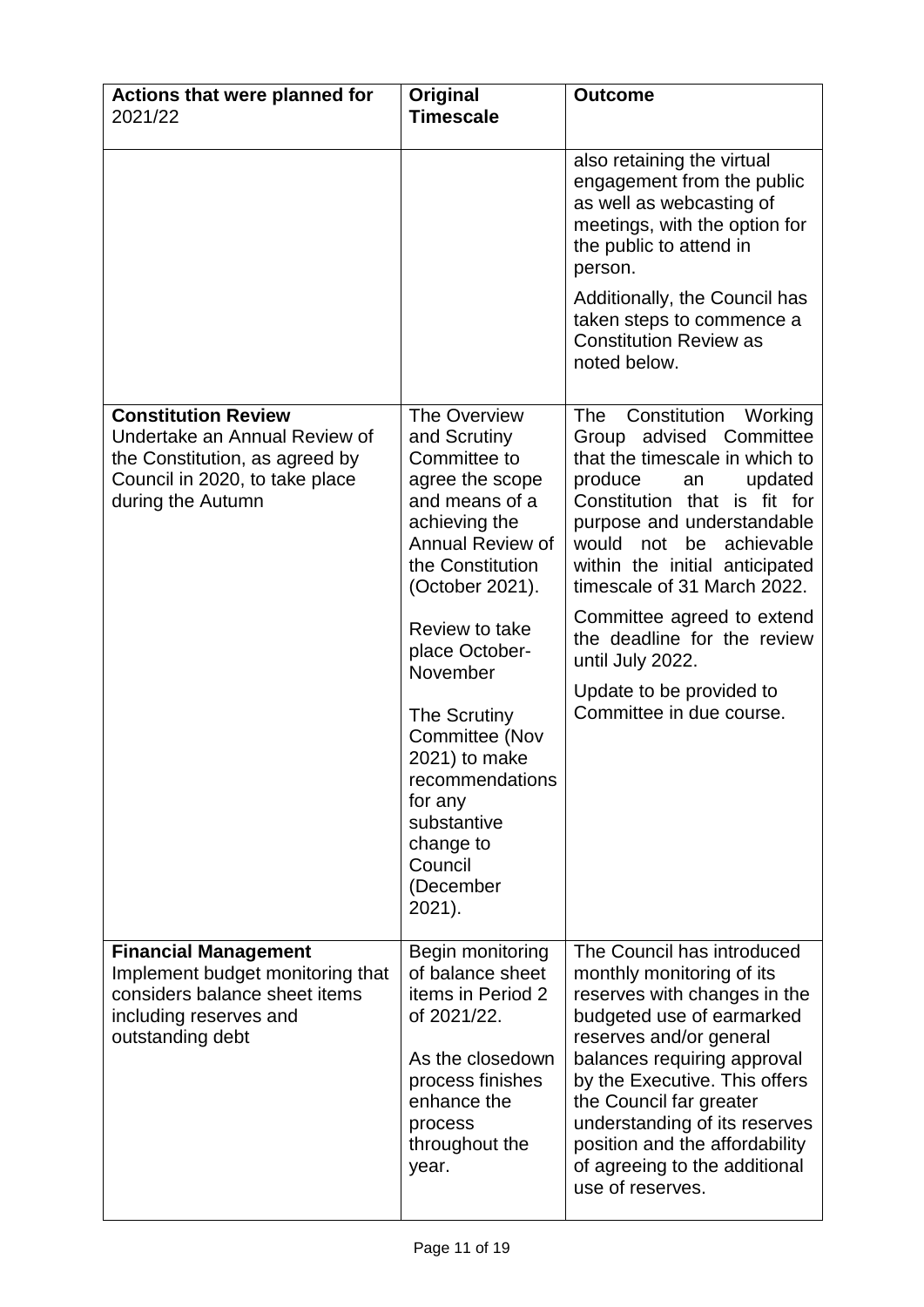| Actions that were planned for<br>2021/22 | Original<br><b>Timescale</b> | <b>Outcome</b>                                                                                                                                                                                                                                                                                                                                                                |
|------------------------------------------|------------------------------|-------------------------------------------------------------------------------------------------------------------------------------------------------------------------------------------------------------------------------------------------------------------------------------------------------------------------------------------------------------------------------|
|                                          |                              | Additionally, the Council has<br>begun to monitor its aged<br>debt position on a quarterly<br>basis. This allows the<br>Council to understand<br>whether it is collecting the<br>debt it is raised on a timely<br>basis. The introduction of<br>this monitoring has resulted<br>in a review of the aged debt<br>the Council holds to identify<br>how collectible the debt is. |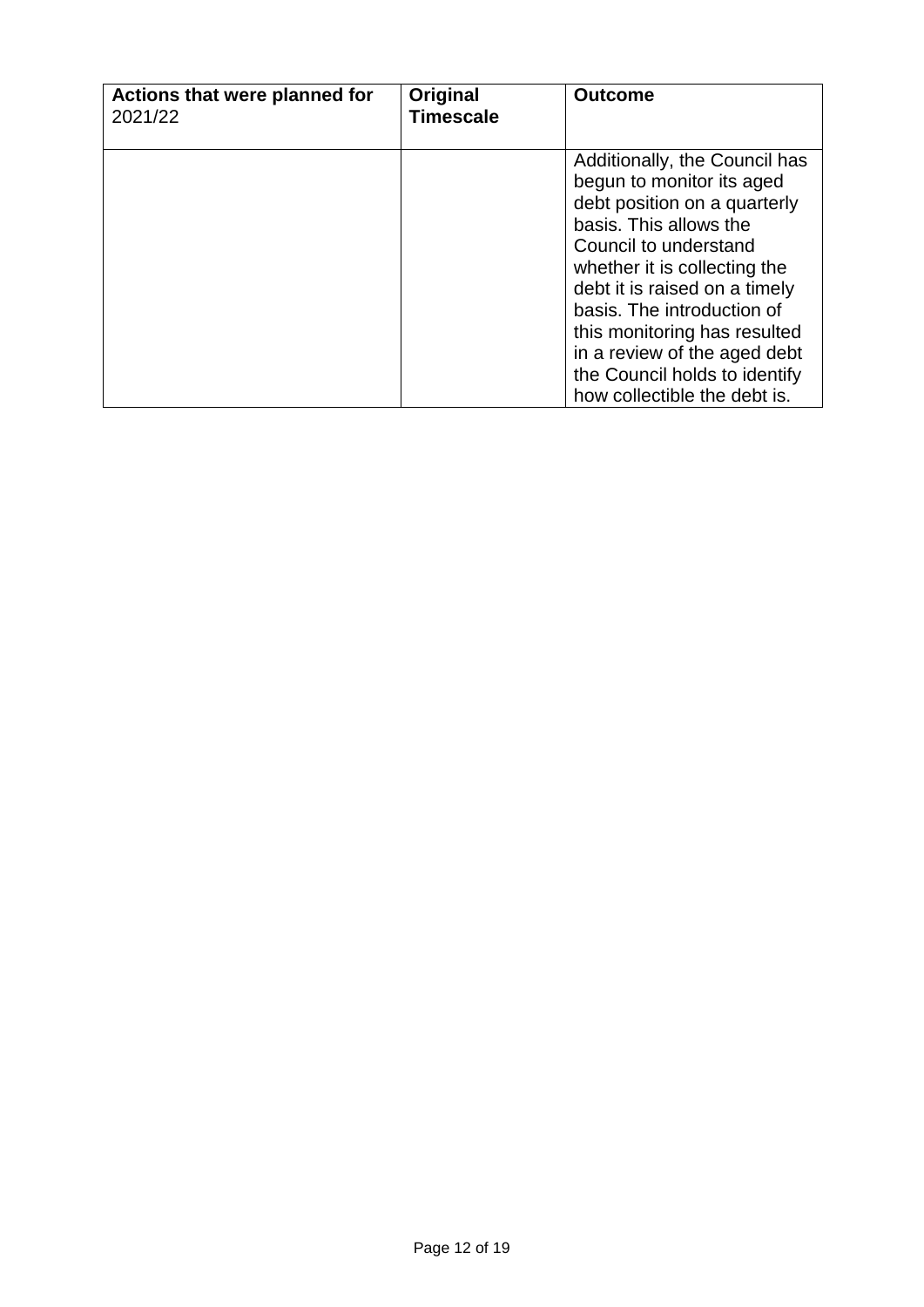# **ANNEX 2 - SIGNIFICANT GOVERNANCE ISSUES**

### *Actions identified for 2022/23*

|             | Action now planned for 2022/23                                                                                                                                                                                                                                                                                                                                                                                                                                                                                                                                                                                                                                                   | <b>Timescale for</b><br><b>Completion</b> | <b>Responsible</b><br><b>Officer</b>                                                                    | <b>Monitoring</b><br><b>Body</b>                                                                             |
|-------------|----------------------------------------------------------------------------------------------------------------------------------------------------------------------------------------------------------------------------------------------------------------------------------------------------------------------------------------------------------------------------------------------------------------------------------------------------------------------------------------------------------------------------------------------------------------------------------------------------------------------------------------------------------------------------------|-------------------------------------------|---------------------------------------------------------------------------------------------------------|--------------------------------------------------------------------------------------------------------------|
| $\mathbf 1$ | <b>Cherwell-Oxfordshire Decoupling</b><br>Programme<br>Shared<br><b>Services</b><br>Joint<br>and<br>Personnel Committee (JSSP) with<br>revised terms of reference, to<br>provide suitable oversight and<br>decision-taking concerning<br>the<br>termination of the agreement.<br>A Joint Officer Transition Working<br>Group will oversee a programme<br>of due diligence and service<br>reviews is underway, with the aim<br>of keeping the best interests of<br>residents at the centre of decision<br>making.<br>Where<br>appropriate<br>for<br>each<br>revised<br>partnership<br>council,<br>arrangements will remain in-place<br>within the framework of new<br>agreements. | 31 August 2022                            | Nathan Elvery,<br>Interim<br>Corporate<br>Director,<br>Communities<br>and Chief<br>Operating<br>Officer | Corporate<br>Leadership<br>Team (CLT)<br>and<br>Accounts,<br>Audit and<br><b>Risk</b><br>Committee<br>(AARC) |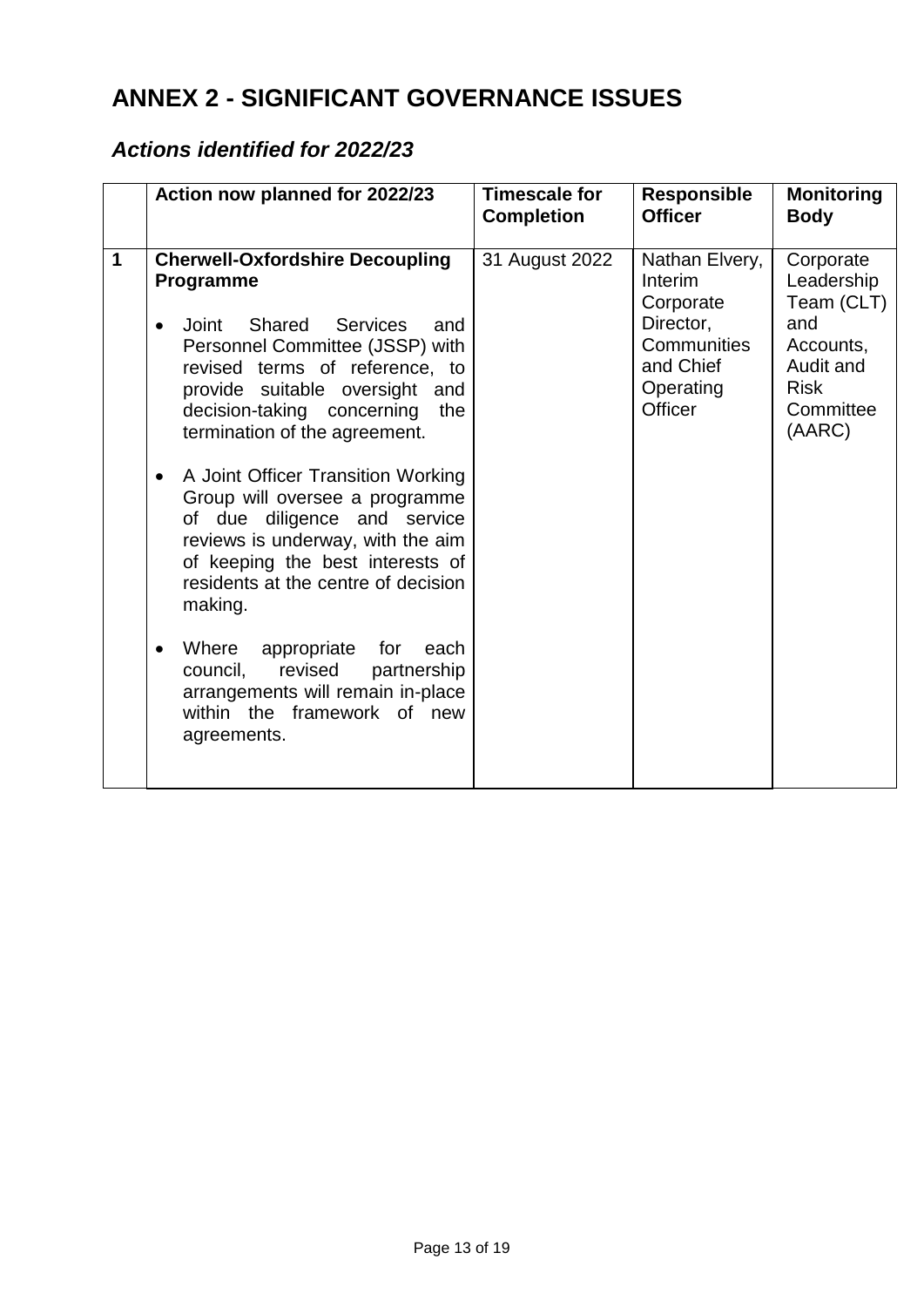| $\overline{2}$ | <b>Schemes of Delegation</b><br>The Council has implicit schemes<br>$\bullet$<br>of delegation (authorisation limits)<br>within its Unit 4 financial system.<br>However, these schemes<br>of<br>delegation are<br>not<br>formally<br>codified within the constitution or<br>delegated down from Corporate<br>Directors to specific grades of<br>officer.                                                                                                                           | November 2022 | Shahin Ismail,<br>Interim<br>Monitoring<br>Officer, and<br>Michael<br>Furness,<br>Assistant<br>Director of<br>Finance | AARC        |
|----------------|------------------------------------------------------------------------------------------------------------------------------------------------------------------------------------------------------------------------------------------------------------------------------------------------------------------------------------------------------------------------------------------------------------------------------------------------------------------------------------|---------------|-----------------------------------------------------------------------------------------------------------------------|-------------|
|                | is acknowledged that<br>the<br>It.<br>$\bullet$<br>monitoring officer will need to<br>carry out a review of the schemes<br>of delegation as part of the<br>Constitution Review. This will be<br>addressed<br>as part<br>of<br>the<br>constitutional work required on<br>de-coupling its arrangements with<br><b>Oxfordshire County Council</b>                                                                                                                                     |               |                                                                                                                       |             |
| $\mathbf{3}$   | <b>Constitution Review</b><br>The Constitution Working Group<br>$\bullet$<br>Committee<br>that<br>the<br>advised<br>timescale in which to produce an<br>updated Constitution that is fit for<br>and<br>understandable<br>purpose<br>would not be achievable within<br>the initial anticipated timescale of<br>31 March 2022.<br>Committee agreed to extend the<br>$\bullet$<br>deadline for the review until July<br>2022.<br>Update to be provided to<br>Committee in due course. | 31 July 2022  | Shahin Ismail,<br>Interim<br>Monitoring<br>Officer                                                                    | <b>AARC</b> |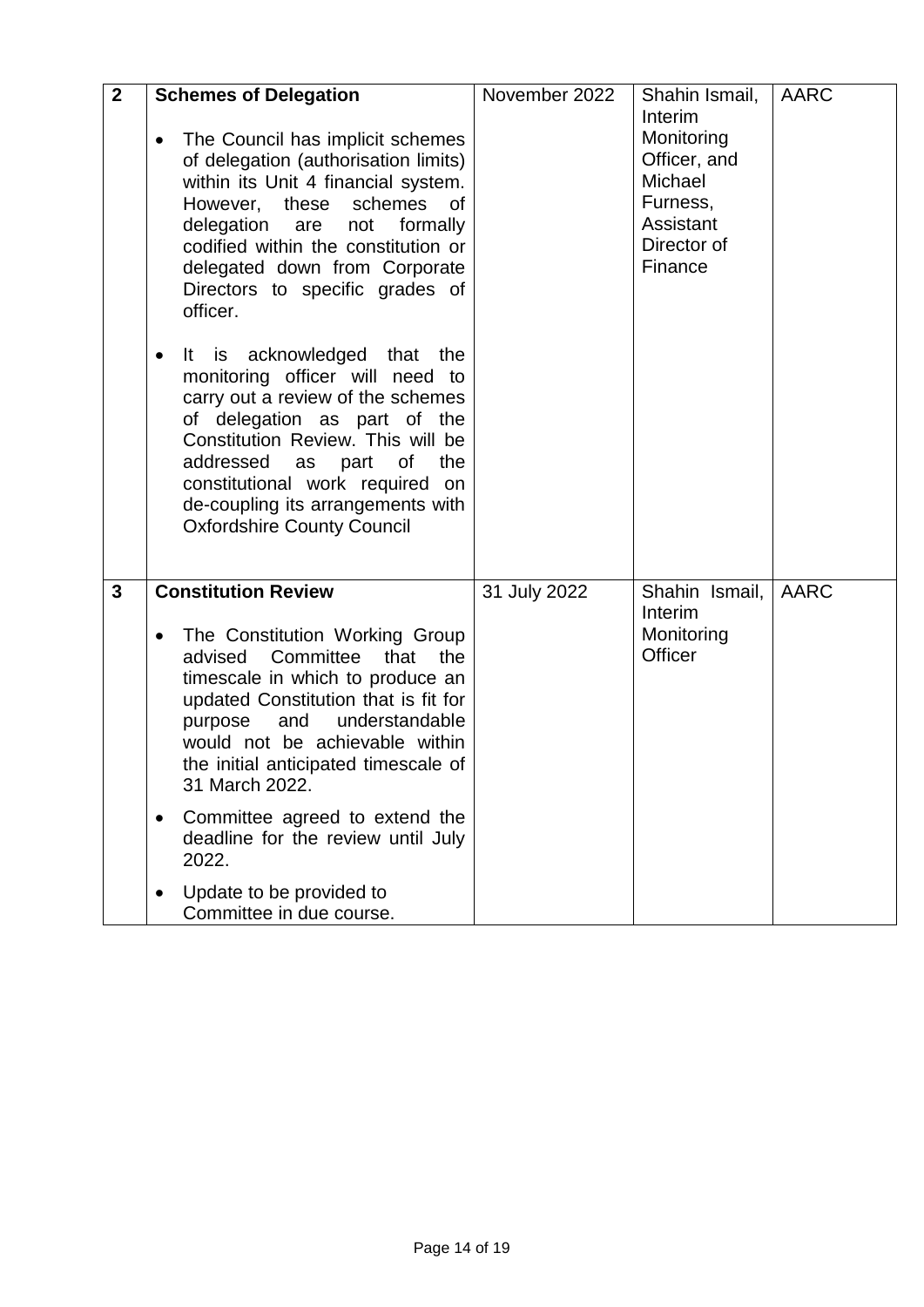### **Annex 3 – COVID-19 Command and Control Structure**

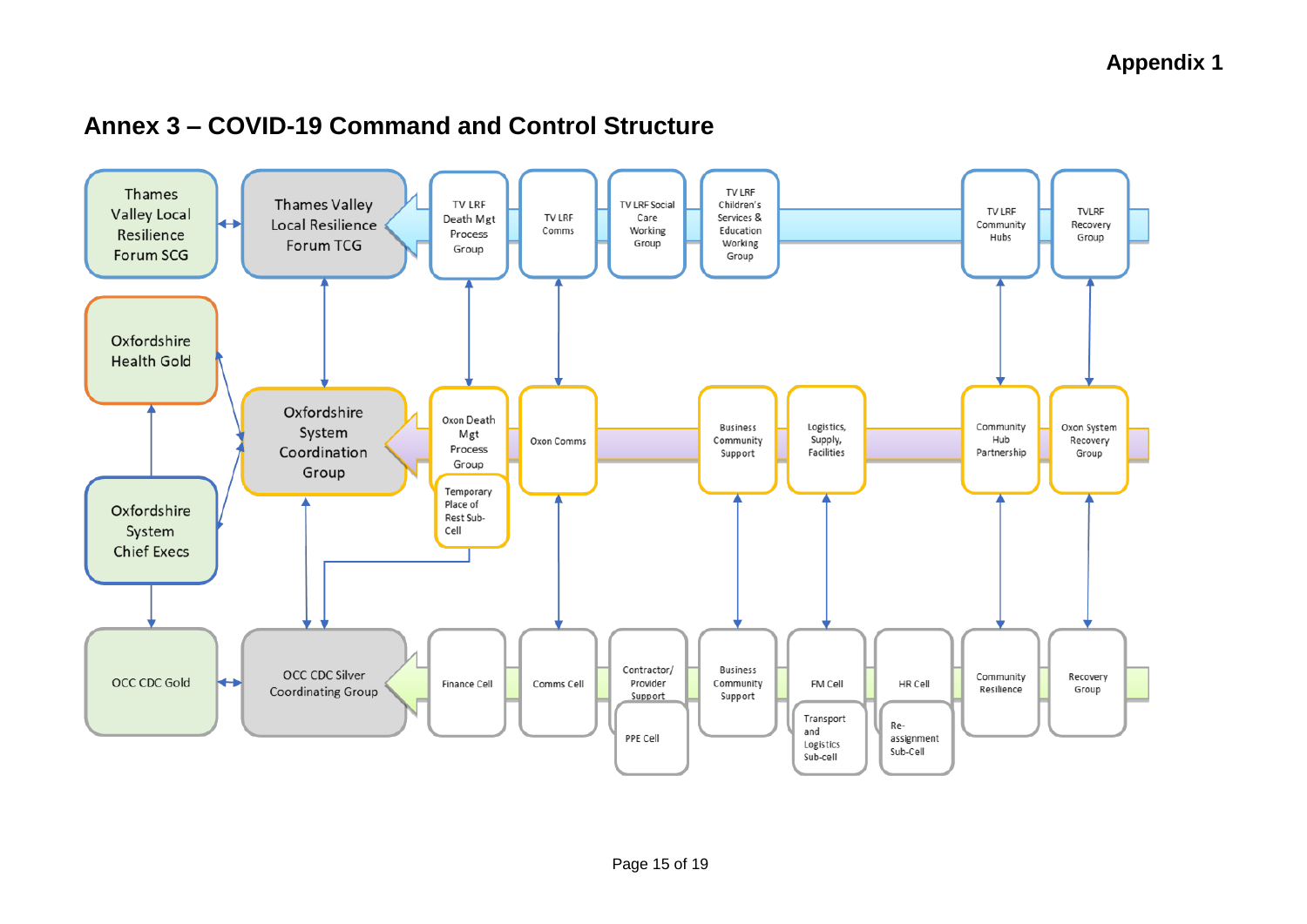### **Appendix 1**

### **Overview of Corporate Governance Assurance Framework**

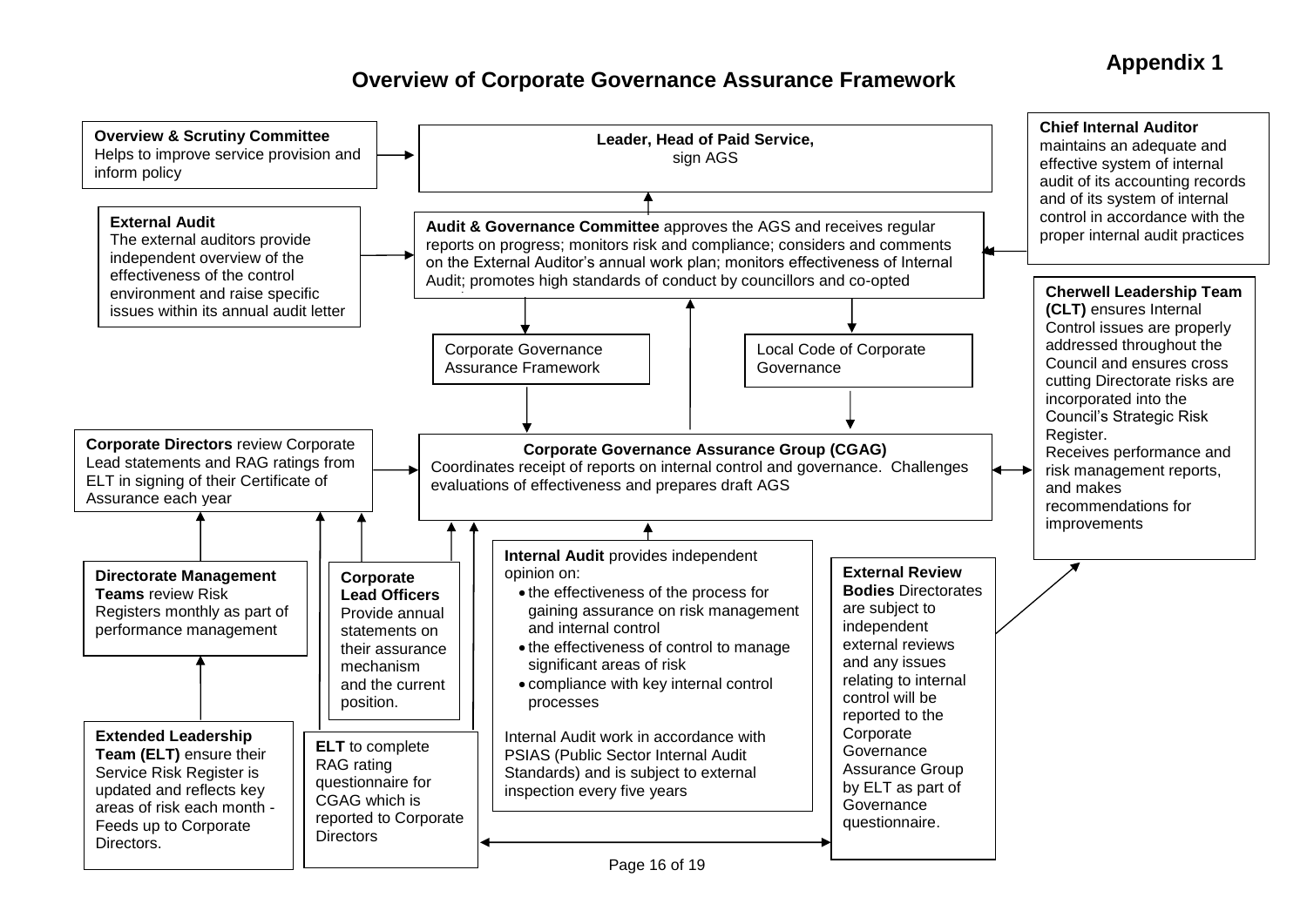### **Annex 5 – Summary Financial Management Code Assessment**

| Ref                   | <b>CIPFA Financial Management Standards</b>                                                                             | <b>Current Status</b>                                                                                                                                                                                                                                                                                                     | <b>Further Work</b>                                                                                                                                                                                        | <b>Status</b> |
|-----------------------|-------------------------------------------------------------------------------------------------------------------------|---------------------------------------------------------------------------------------------------------------------------------------------------------------------------------------------------------------------------------------------------------------------------------------------------------------------------|------------------------------------------------------------------------------------------------------------------------------------------------------------------------------------------------------------|---------------|
| 1.                    | <b>Responsibilities of the CFO and Leadership</b>                                                                       |                                                                                                                                                                                                                                                                                                                           |                                                                                                                                                                                                            |               |
|                       | <b>Team</b>                                                                                                             |                                                                                                                                                                                                                                                                                                                           |                                                                                                                                                                                                            |               |
| A                     | The leadership team is able to demonstrate that<br>the services provided by the authority provide<br>value for money    | All services reviewed to ensure being<br>delivered efficiently and appropriate savings<br>identified.<br>All tenders consider VfM by considering the<br>quality of service and not just price.                                                                                                                            | Develop a statement of how<br>proposals in Executive Reports will<br>deliver value for money where<br>appropriate                                                                                          |               |
| B                     | The authority complies with the CIPFA "Statement<br>of the Role of the CFO in Local Government"                         | The CFO is qualified accountant with<br>significant experience working as an active<br>member of the leadership team. The CFO is a<br>member of CEDR (Chief Executive Direct<br>Reports) and has an influential role with<br>members of the Cabinet, Audit & Governance<br>Committee and lead opposition members.         | Set out clear statement of roles<br>and responsibilities of CFO, CEDR<br>and the Exec.                                                                                                                     |               |
| 2.                    | <b>Governance and Financial Management Style</b>                                                                        |                                                                                                                                                                                                                                                                                                                           |                                                                                                                                                                                                            |               |
| $\overline{\text{C}}$ | The Leadership Team demonstrates in its actions<br>and behaviours responsibility for governance and<br>internal control | The Corporate Governance and Assurance<br>Group (CGAG) exists to ensure good<br>governance and internal control, including<br>driving the production of the Annual<br>Governance Statement (AGS) and Action Plan<br>through the completion of Professional Lead<br>Statements and engagement with Corporate<br>Directors. | CGAG to continue to establish<br>itself and enhance its workload<br>including driving consistency<br>across the partnership between the<br>County Council and CDC.                                         |               |
| D                     | The authority applies the CIPFA/SOLACE<br>"Delivering Good Governance in Local<br>Government: Framework (2016)"         | Annual Governance Statement includes audit<br>opinion on effectiveness of internal control<br>environment and systems of internal control.                                                                                                                                                                                | Continue to enhance and develop<br>the AGS through CGAG.                                                                                                                                                   |               |
| E                     | The Financial Management style of the authority<br>supports financial sustainability                                    | The Council has adopted a Business<br>Partnering model that supports managers to<br>deliver financially sustainable services by<br>providing strategic advice and support. This is<br>underpinned by a Corporate Function that<br>manages the strategic financing issues and                                              | Continue to develop the skills of<br>managers to ensure that they have<br>access to performance and<br>financial information that enables<br>them to deliver services that are<br>financially sustainable. |               |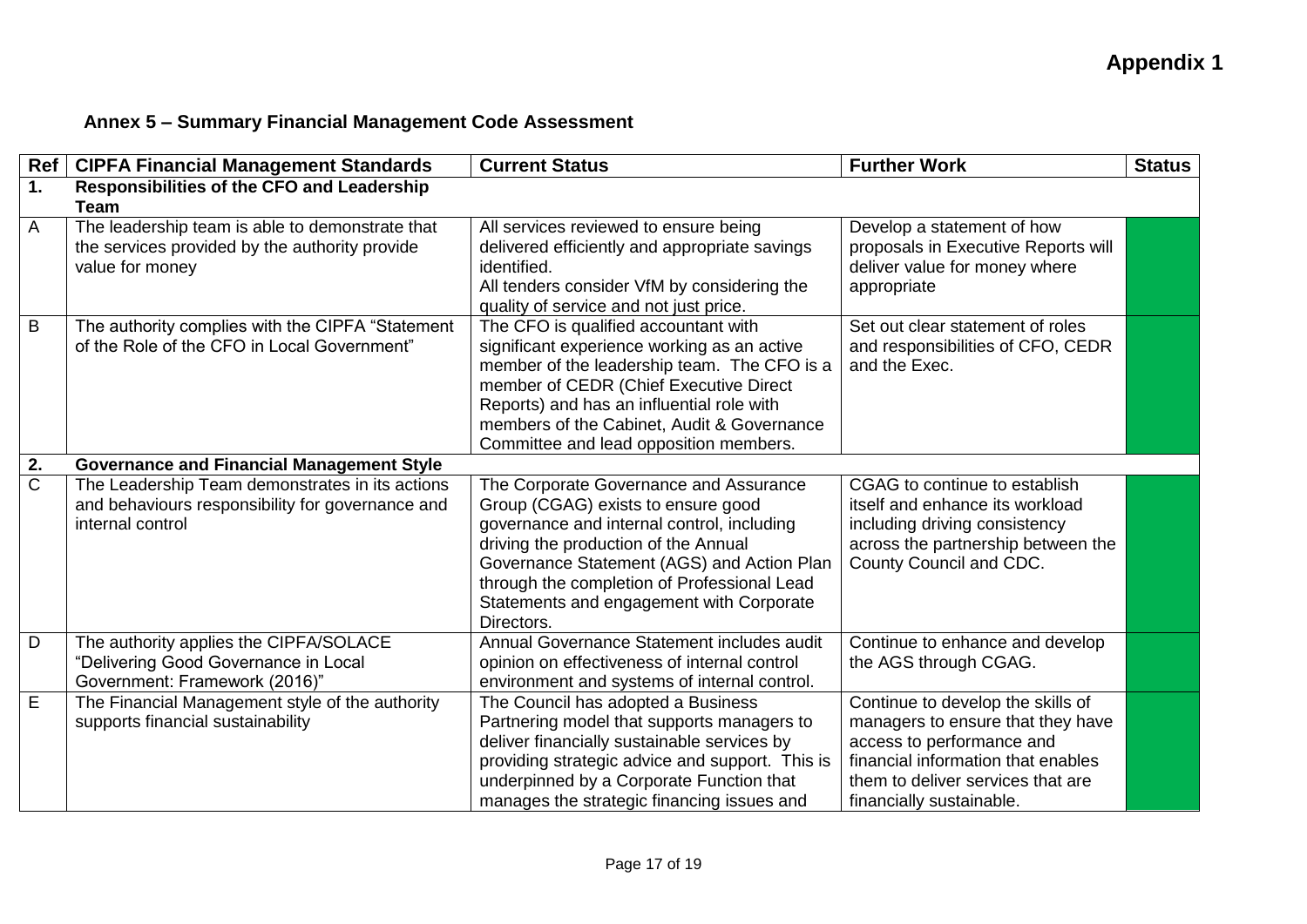|                | Ref   CIPFA Financial Management Standards            | <b>Current Status</b>                            | <b>Further Work</b>                  | <b>Status</b> |
|----------------|-------------------------------------------------------|--------------------------------------------------|--------------------------------------|---------------|
|                |                                                       | provides the budget setting and accounting       |                                      |               |
|                |                                                       | framework for the organisation.                  |                                      |               |
| 3.             | Long to Medium-Term Financial Management              |                                                  |                                      |               |
| $\overline{F}$ | The authority has carried out a credible and          | A Financial Resilience assessment is included    |                                      |               |
|                | transparent financial resilience assessment           | within the Budget Documents. The                 |                                      |               |
|                |                                                       | assessment is consistent with the Medium-        |                                      |               |
|                |                                                       | Term Financial Strategy (MTFS) assumptions.      |                                      |               |
| G              | The authority understands its prospects for           | MTFS far more transparent than in previous       | Continue to update CEDR and the      |               |
|                | financial sustainability in the longer term and has   | years clearly outlining the financial challenges | Executive throughout year and        |               |
|                | reported this clearly to members                      | facing CDC in the Budget and Business            | within Budget/MTFS documents         |               |
|                |                                                       | Planning Process 2021/22 - 2025/26 Report        |                                      |               |
| H              | The authority complies with the CIPFA "Prudential     | Capital Strategy is produced. Quarterly          | Develop a profiled five-year capital |               |
|                | Code for Capital Finance in Local Authorities"        | <b>Treasury Management monitoring considered</b> | programme. Provide quarterly TM      |               |
|                |                                                       | at the Accounts, Audit and Risk Committee.       | and Prudential Indicator updates     |               |
|                |                                                       |                                                  | as part of monitoring reports.       |               |
| $\mathbf{I}$   | The authority has a rolling multi-year medium-term    | CDC has an Integrated Business Planning and      | Ensure services aware of future      |               |
|                | financial plan consistent with sustainable service    | Budget Process with a five-year MTFS.            | savings plans committed to and       |               |
|                | plans                                                 |                                                  | savings are implemented.             |               |
| 4.             | <b>The Annual Budget</b>                              |                                                  |                                      |               |
| $\mathsf{J}$   | The authority complies with its statutory obligations | The Council produces its annual balanced         |                                      |               |
|                | in respect of the budget setting process              | budget and supporting documentation.             |                                      |               |
|                |                                                       |                                                  |                                      |               |
| $\overline{K}$ | The budget report includes a statement by the         | S25 report accompanies the suite of Budget       |                                      |               |
|                | CFO on the robustness of the estimates and a          | documents. Enhanced by including an              |                                      |               |
|                | statement on the adequacy of the proposed             | assessment of readiness for implementing the     |                                      |               |
|                | financial reserves                                    | FM Code                                          |                                      |               |
| 5.             | <b>Stakeholder Engagement and Business Plans</b>      |                                                  |                                      |               |
| $\overline{L}$ | The authority has engaged where appropriate with      | Significant consultation on the budget           | Continue with corporate and          |               |
|                | key stakeholders in developing its long-term          | proposals as well as ensuring carry out the      | directorate consultation where       |               |
|                | financial strategy, medium-term financial plan and    | statutory business rate payers' consultation.    | appropriate.                         |               |
|                | annual budget                                         |                                                  |                                      |               |
| M              | The authority uses an appropriate documented          | A business case is required for all capital      | Agree consistent business case       |               |
|                | options appraisal methodology to demonstrate the      | schemes which sets out alternative options,      | templates from outline through to    |               |
|                | value for money of its decisions                      | the reasons for discounting them and benefits    | full across the partnership between  |               |